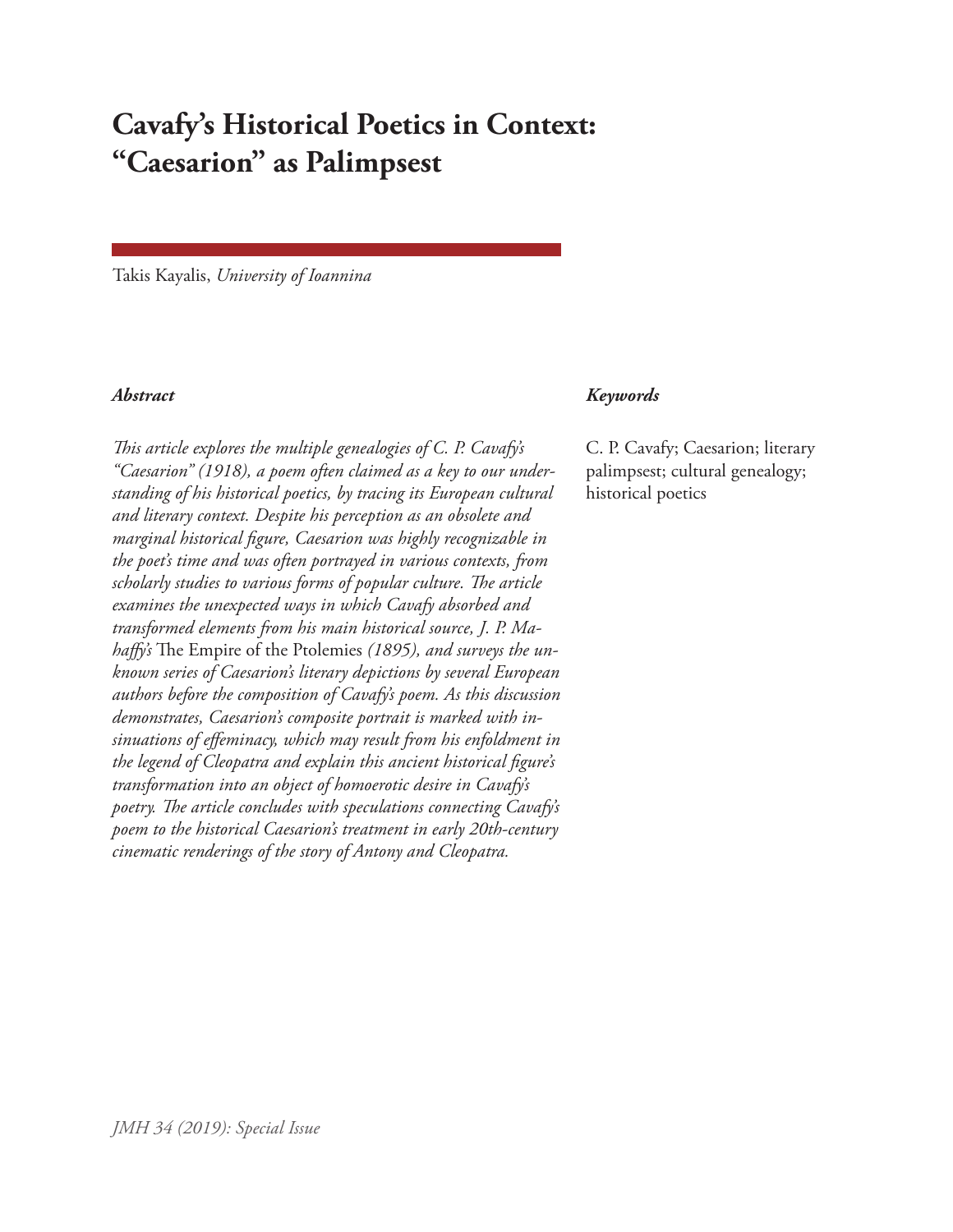#### *Caesarion1*

| In part to examine an era,                                  |    |
|-------------------------------------------------------------|----|
| and in part to while away the time,                         |    |
| last night I picked up to read                              |    |
| a collection of Ptolemaic inscriptions.                     |    |
| The copious praises and the flatteries                      | 5  |
| befit them all. All are illustrious,                        |    |
| glorious, mighty, beneficent;                               |    |
| their every endeavour most wise.                            |    |
| As for the females of that line, those too,                 |    |
| all the Berenices and the Cleopatras are admirable.         | 10 |
| When I'd managed to examine the era,                        |    |
| I would have put the book away, were it not                 |    |
| for a small, insignificant mention of King Caesarion        |    |
| which at once attracted my attention                        |    |
|                                                             |    |
| And there you appeared with your indefinable                | 15 |
| allure. In History only                                     |    |
| a few lines are dedicated to you,                           |    |
| and thus I could form you more freely in my mind.           |    |
| I made you beautiful and sentimental.                       |    |
| My art bestows upon your face                               | 20 |
| a dreamlike, genial grace.                                  |    |
| And so fully I envisaged you                                |    |
| that late last night, as my lamp                            |    |
| died out --I deliberately let it die out--                  |    |
| I imagined that you entered my room;                        | 25 |
| it seemed to me that you stood right before me;             |    |
| pale and weary, as you would have been                      |    |
| in vanquished Alexandria, ideally beautiful in your sorrow, |    |
| still hoping they would show you mercy,                     |    |
| the villains who were whispering: 'Too Many Caesars!'       | 30 |

### *I. The Poet and the Historian*

"Caesarion" (1918) has long held an emblematic status as "virtually a key to our whole understanding of Cavafy's work."2 The poem's title refers to one of the names used for Ptolemy XV Philopator Philometor—son of the seventh and most famous Cleopatra and, allegedly, Julius Caesar, and nominally the last monarch of the Lagid dynasty in Egypt. He was born in 47 BC and put to death by

<sup>1</sup> C.P. Cavafy, *The Collected Poems*, trans. E. Sachperoglou, ed. Anthony Hirst and P. Mackridge (Oxford: Oxford University Press, 2007), 85, 87.

<sup>2</sup> Christopher Robinson, *C.P. Cavafy* (Bristol: Bristol Classical Press, 1988), 86.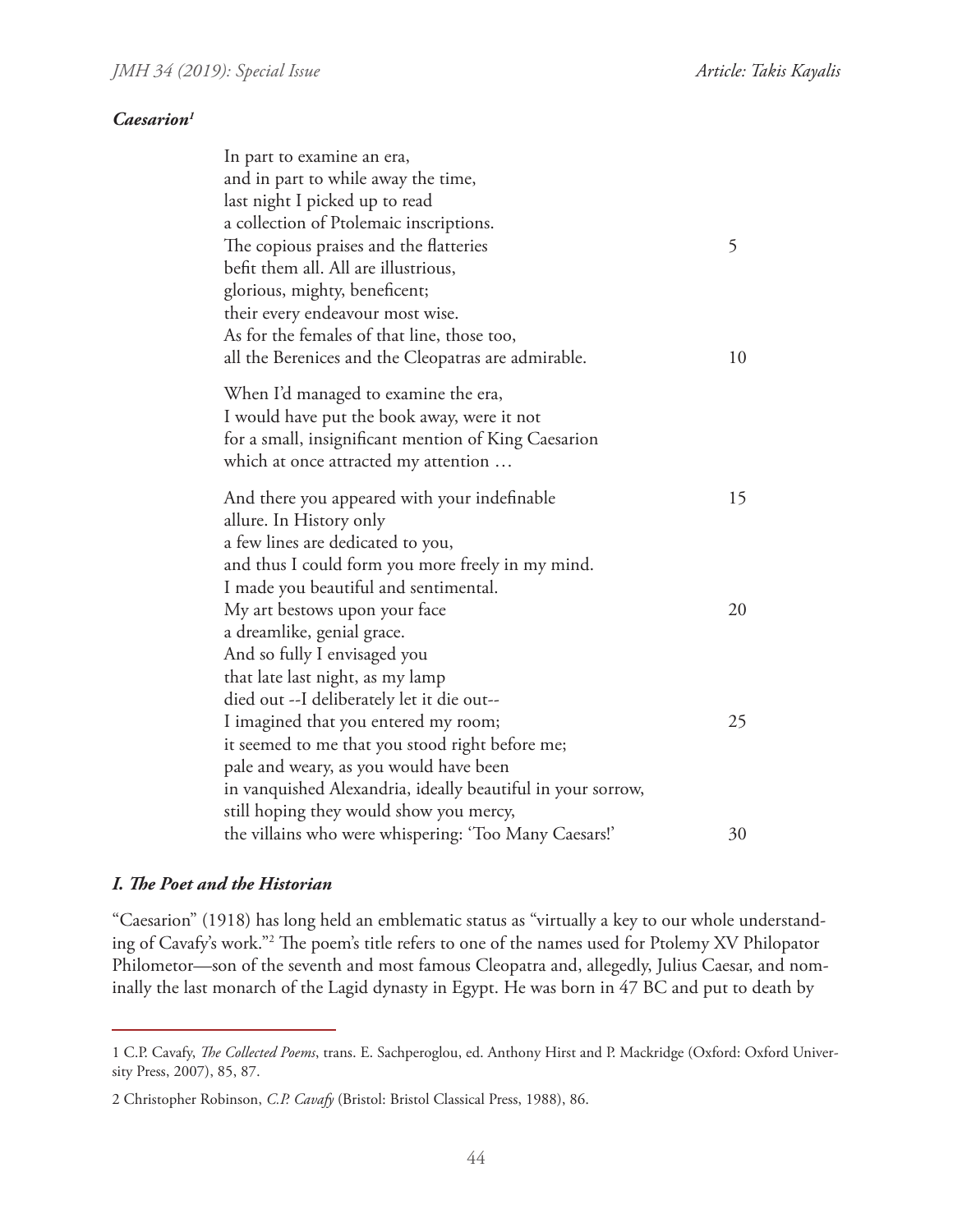Octavian seventeen years later, shortly after the suicides of Antony and his mother.<sup>3</sup>

The poem begins with a reading of Ptolemaic inscriptions and ends with the word "*Πολυκαισαρίη*" ("Too Many Caesars"). According to Plutarch, this word was coined as a pun on a line from Homer's *Iliad* by an advisor to Octavian, Areius Didymus, as a warning against letting the boy live—and it has often been quoted in modern historical and literary treatments as a code-word that signaled Caesarion's cruel destiny. Cavafy's appropriation of the ancient word in the Modern Greek text probably serves to invest the poem with an aura of subliminal authenticity and also to enhance his own pose as a scholar-poet who is conversing directly with ancient sources to unearth lost treasures from historical oblivion. But, despite its almost unanimous critical validation, this was indeed a pose. Cavafy was a brilliant artist and surely a modernist, if only for the shrewd interplay with scholarly and other texts he carries off in his work, but he was certainly not a historian or a scholar.<sup>4</sup>

"Caesarion" has been discussed mainly on the basis of two premises which have long been accepted as truisms by many critics and readers. The first of these is the assumption that Caesarion was an essentially obsolete historical figure, a marginalized and almost anonymous personage lost in the depths of antiquity, until he was discovered by Cavafy, in a manner similar to that related in the poem.5 This notion is sometimes embellished into a philological romance of sorts, with poetry arriving to save the prince from "historical amnesia."<sup>6</sup> Yet Caesarion's disappearance from collective memory is a purely fictional construction. Caesarion is a historical figure about whom scarce information exists, due to the lack of dependable primary sources (which is largely true for all the Ptolemies, including the famous Cleopatra);<sup>7</sup> but this does not make him "barely known" or "forgotten."<sup>8</sup> Contrary to popular belief, the young Ptolemy Caesar was familiar to large 19<sup>th</sup>-century audiences and enjoyed a wide circulation in European letters, both as historical and as literary character, long before Cavafy's interest in him became manifest.

The second critical truism about "Caesarion" is the belief that the poem discloses an episode from

8 Jusdanis, *Poetics*, 107, 108.

<sup>3</sup> For a detailed historical portrait of Caesarion, see Michael Gray-Fow, "What to Do with Caesarion," *Greece & Rome* 61, (2014): 38-67.

<sup>4</sup> Cavafy's portrayal as a quasi-historian was initiated by the poet's own remarks but also validated by early commentators; for one example originally printed in 1944, see J. A. Sareyannis, "What Was Most Precious - His Form," trans. Diana Haas, *Grand Street* 2, no. 3 (1983): 112-113. On other aspects of Cavafy's modernist poetics see my essay "Εγώ είμαι ποιητής ιστορικός: Ο Καβάφης και ο μοντερνισμός," *Poiisi* 12 (1998), 77-119.

<sup>5</sup> For example, Gregory Jusdanis, *The Poetics of Cavafy. Textualism, Eroticism, History* (Princeton, N.J.: Princeton University Press, 1987), 107, 110, refers to Caesarion as a "marginalized figure" and even places him among "the mediocrities of the world". Robinson, *Cavafy*, 83, refers to "History's failure to notice the boy" and considers Caesarion "almost untouched by History."

<sup>6</sup> As Jusdanis also claims: "For while history pitilessly abandons Caesarion to oblivion, poetry not only rescues him but also recreates him for modern times." Gregory Jusdanis, "Why Is Cavafy so Popular?" *Studies in the Literary Imagination* 48, no. 2 (2015): 116.

<sup>7</sup> As Duane W. Roller notes: "The iconography of Cleopatra VII is elusive, although the subject of much scholarship…. As with the biographical details of the queen's life, the information is frustratingly limited." Roller, *Cleopatra: A Biography* (Oxford: Oxford University Press, 2010), 173.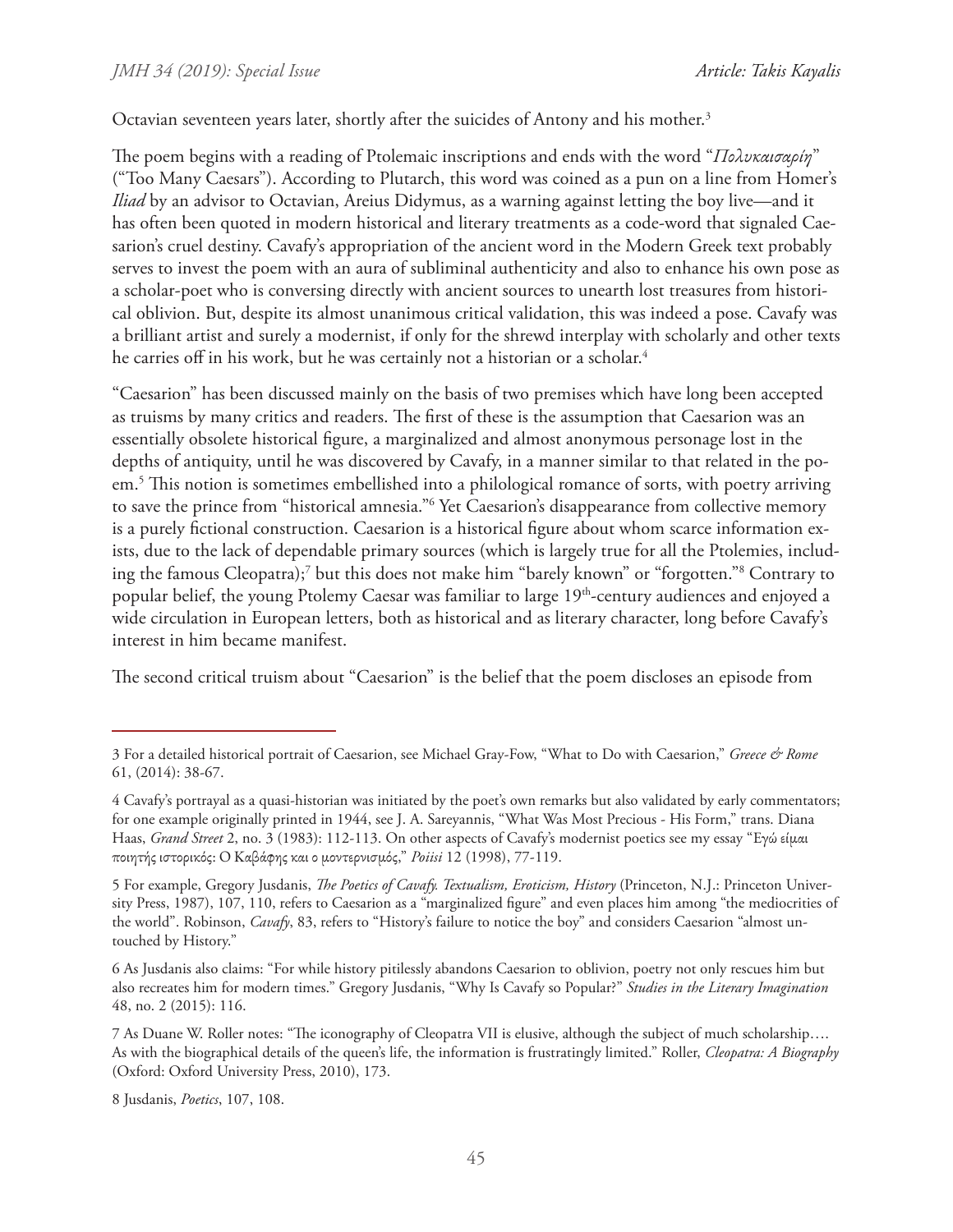Cavafy's personal experience or even a private habit of the poet; that is, the notion that Cavafy himself spent many a night perusing books of inscriptions and other similar scholarly works; that in these books he came across rare references to all-but-forgotten historical figures; and that he later fantasized about these in his bedroom, presumably engaging in some form of sexual self-gratification.<sup>9</sup> Through this literal reading, the puzzling mechanism of Cavafy's historical poetics is conveniently explained away as pure reverie while, at the same time, his homosexuality is cleansed of any conjecture of physicality and is turned into a matter of fantasy. Cavafy, however, was not a confessional late-Romantic, and these common fallacies dissolve into thin air when we probe into the poem's cultural substratum.

### Caesarions Everywhere

In 1914, when Cavafy wrote the first draft of "Caesarion" (entitled "Of Ptolemy Caesar"),<sup>10</sup> Egypt's already long-established appeal to the European colonial imagination had gathered new force through the growth of academic disciplines such as numismatics, epigraphy, papyrology, and of course Egyptology, as well as through the impact of new museological trends and practices. These were the high times of Egyptomania, when Imperial determination to amass, organize, and classify ancient material objects blended with the public's thirst for mystery and romance to produce a yearning for popularized scholarship and a taste for all things Egyptian.<sup>11</sup> In this cultural context, no one could afford to ignore the story of an Alexandrian "ephebe" who was both the presumed offspring of one of the most famous pairings in ancient history and, at the same time, the last Ptolemy and last

Surely the point has been already made that Cavafy's reference to 'a set of Ptolemaic inscriptions' is no idle claim, but a simple description of what actually happened in this and in many other similar occasions.... For this is how he spent many a lonely night during his later years, reading the verbose inscriptionese declaring 'the most of this' and 'the highest of the other,' chuckling at the 'lovely barbarisms' of the ancient stones…. Until perhaps, if he were lucky, a minor mention or some detail about a character or another captured his fancy, and thus tired but wistful, he let his lamp wane, put away the book, and turned in for a bit of more amiable companionship.

J. Phillipson, *C. P. Cavafy: Historical Poems: A Verse Translation with Commentaries* (Bloomington, IN: AuthorHouse, 2013), 447. For another example, see Bruce W. Frier, "Making History Personal: Constantine Cavafy and the Rise of Rome" (paper presented at the Cavafy Forum, University of Michigan Department of Modern Greek, 2010), 1-2. https://lsa.umich.edu/content/dam/modgreek-assets/modgreek-docs/CPC\_Frier\_Makinghistorypersonal.pdf.

10 Renata Lavagnini, "Από το «Πτολεμαίου Καίσαρος» στο «Καισαρίων». Στάδια δημιουργίας ενός ποιήματος," *Kondyloforos* 15, (2017): 123-148. Lavagnini edited the originally unpublished first version of "Caesarion" (1914).

11 Among recent books on nineteenth-century Egyptology and Egyptomania, see: Donald M. Reid, *Whose Pharaohs?: Archaeology, Museums, and Egyptian National Identity from Napoleon to World War I* (Berkeley: University of California Press, 2002); Lynn Parramore, *Reading the Sphinx: Ancient Egypt in Nineteenth-Century Literary Culture* (New York: Palgrave Macmillan, 2008); Elliott Colla, *Conflicted Antiquities: Egyptology, Egyptomania, Egyptian Modernity* (Durham: Duke University Press, 2007); Bob Brier, *Egyptomania: Our Three Thousand Year Obsession with the Land of the Pharaohs* (New York: Palgrave Macmillan, 2013).

<sup>9</sup> There are several examples which illustrate the consistency of this interpretation of "Caesarion" across time. As far back as 1932, C. Th. Dimaras claimed "'Caesarion" shows "how, and with what persistence, the poet's eroticism had been crystallizing for years around the same fantasy.… it really is a lyrical confession, a description of the way in which the poet draws sensual pleasure from history." C. Th. Dimaras, "Cavafy's Technique of Inspiration" (1932), trans. Diana Haas, *Grand Street* 2, no. 3 (1983): 154. More recently, J. Phillipson remarked: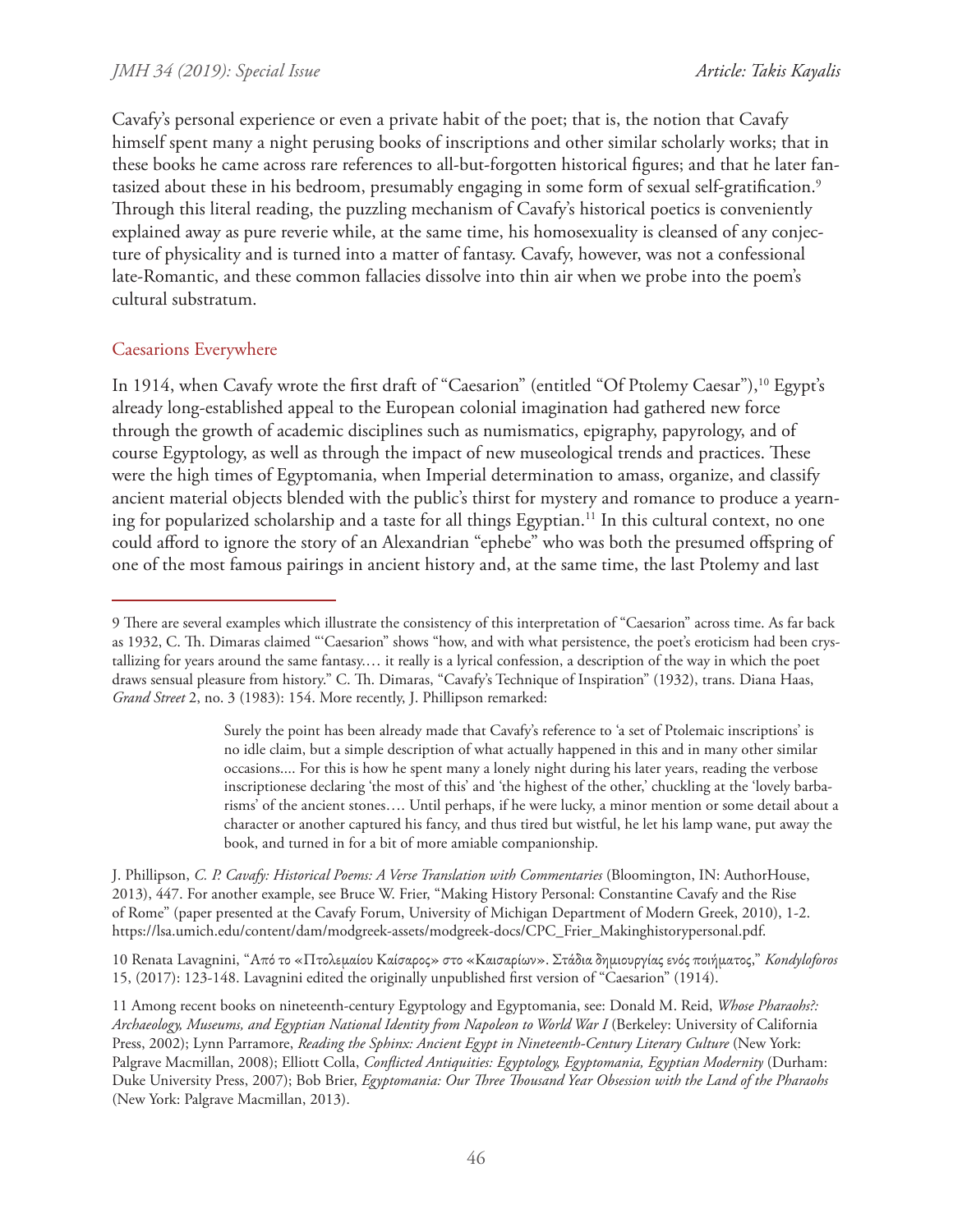Pharaoh of Egypt, whose assassination signaled the end of the Hellenistic era. Consequently, Caesarion was depicted often and in various manners, ranging from scholarly studies and reference works to popular culture.

Cavafy did not have to consult ancient sources in order to retrieve historical information on Caesarion; all he had to do was open his copy of William Smith's *Dictionary*, which is still shelved in his Library, to find out most of what we know about the boy from Dio Cassius, Suetonius, and Plutarch.12 The poet did not have to go to Plutarch even for the word "Πολυκαισαρίη" which, as we saw, was coined and used exclusively on this single historical occasion. The term "polukaisarie" features as an entry in the *Greek Lexicon* by E. A. Sophocles, which also survives in the poet's library.13 Caesarion was also discussed in many scholarly and popular books of the time, such as Douglas Sladen's *Queer Things About Egypt* and the various biographies of Cleopatra written by Henry Houssaye, Philip W. Sergeant, and Arthur Weigall.<sup>14</sup> Among scholarly works, Cavafy may have read Auguste Bouché-Leclercq, who discusses Caesarion's story and the circumstances of his death in the second volume of his *Histoire des Lagides* (which some commentators have erroneously claimed is the poem's main source).15 He was certainly familiar with J. P. Mahaffy's *The Empire of the Ptolemies* (1895), which he owned and used in composing the poem.<sup>16</sup> More material on Caesarion was available in Modern Greek. As the novelist Stratis Tsirkas suggested many years ago, Cavafy was surely familiar with the *Alexandrinos Diakosmos*, an extensive compendium featuring biographies "of Greeks and Hellenists who flourished in ancient Alexandria" over the span of almost a millennium, from 331 BC to 645 AD. This work was compiled by the medical doctor and journalist Dionysios Oikonomopoulos and published in Alexandria, in 1889.<sup>17</sup> In it, Cavafy could have found most of what we know about Caesarion from ancient sources and also the assurance that "his name is not mentioned in any Greek inscription, nor has a coin been found carrying his image."<sup>18</sup>

Clearly, then, Caesarion's historical status in Cavafy's time was neither marginal nor null, as we have been conditioned to believe. On the contrary, he was a highly recognizable figure—especially

16 J. P. Mahaffy, *The Empire of the Ptolemies* (London-New York: Macmillan, 1895). Karabini-Iatrou, *H Bιβλιοθήκη*, 67.

17 Tsirkas, *Ο πολιτικός Καβάφης*, 112.

<sup>12</sup> M. Karabini-Iatrou, ed., *H Bιβλιοθήκη Κ.Π. Καβάφη* (Athens: Hermis, 2003), 121; William Smith, *A Dictionary of Greek and Roman Biography and Mythology*, vol. 1 (London: J. Murray, 1880), 556.

<sup>13</sup> E. A. Sophocles, *Greek Lexicon of the Roman and Byzantine Periods (from B.C. 146 to A.D. 1100)* (Boston: Little, Brown and Co., 1870), 905; Karabini-Iatrou, *H Bιβλιοθήκη,* 119.

<sup>14</sup> Douglas Sladen, *Queer Things About Egypt* (London: Hurst and Blackett, 1910); Henry Houssaye, *Cleopatra, a Study* (New York, Duprat & Co, 1890); Philip W. Sergeant, *Cleopatra of Egypt: Antiquity's Queen of Romance* (London: Hutchinson, 1909); Arthur Weigall, *The Life and Times of Cleopatra, Queen of Egypt* (New York: G. P. Putnam's Sons, 1914).

<sup>15</sup> Timos Malanos, *Ο ποιητής Κ. Π. Καβάφης. Ο άνθρωπος και το έργο του* (Athens: Difros, 1957), 327. Malanos has pointed to Bouché-Leclercq's work as Cavafy's main source for "Caesarion," a point subsequently refuted by Stratis Tsirkas, *Ο πολιτικός Καβάφης*, 4th ed. (Athens: Kedros, 1982), 111-112. See also K. Ntelopoulos, *Καβάφη ιστορικά και άλλα πρόσωπα*, 2nd ed. (Athens: E.L.I.A., 1978), 78; and Yiannis Dallas, *Σπουδές στον Καβάφη* (Athens: Ermis, 1987), 76.

<sup>18</sup> Dionysios I. Oikonomopoulos, *Αλεξανδρινός διάκοσμος: ήτοι πίνακες των εν Αλεξανδρεία ακμασάντων Ελλήνων και Ελληνιστών από της κτίσεως (331 π.Χ.) μέχρι της αλώσεως αυτής (645 μ.Χ.) υπό των Αράβων*, vol. Α', book Β' (Εν Αλεξανδρεία: Τύποις της ελληνικής εφημερίδος *Τηλεγράφου*, 1889), 241-242. See also, Tsirkas, *Ο πολιτικός Καβάφης*, 112.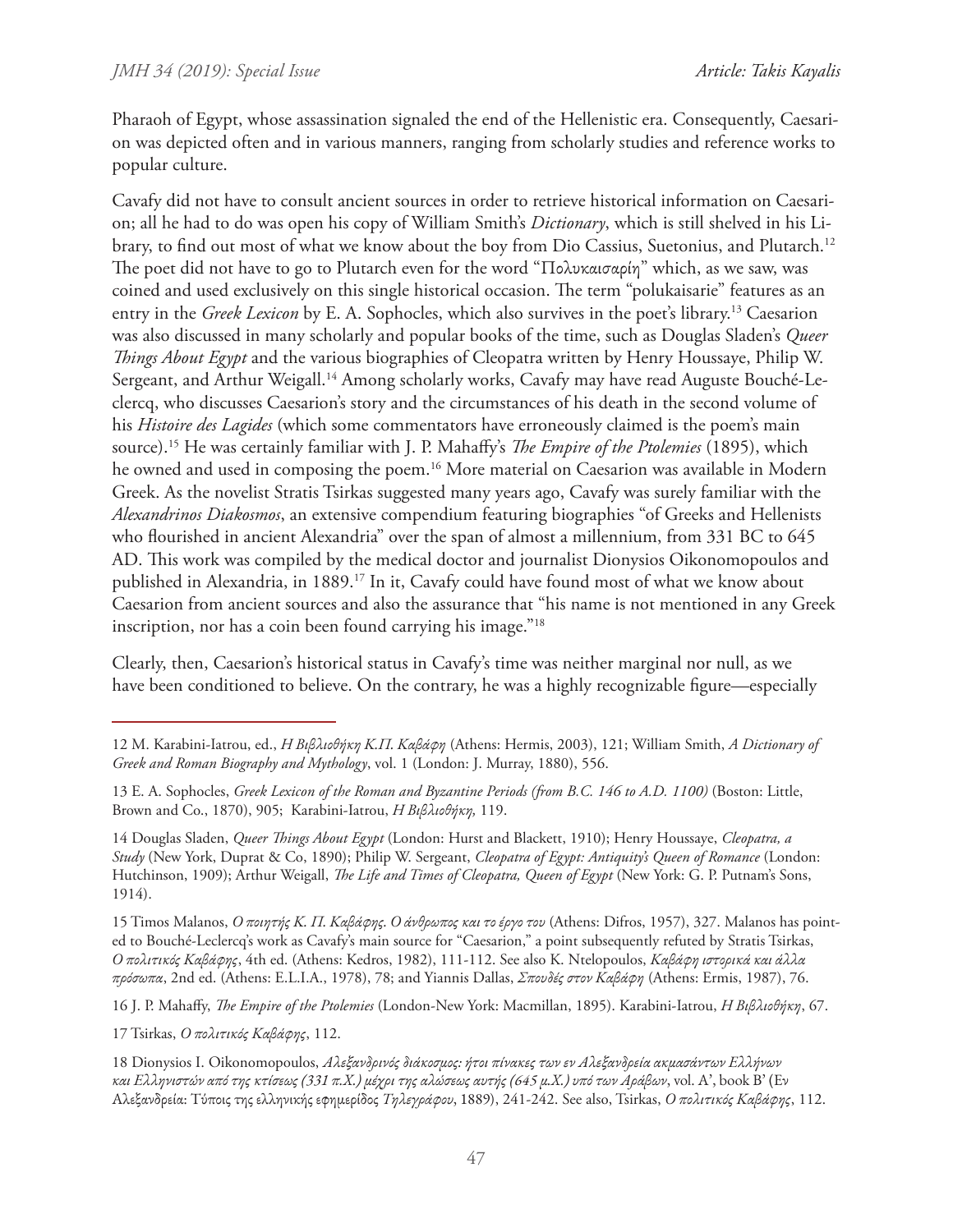through his association with the increasingly widespread myth of Cleopatra, whose name had become "a signifier for Egypt itself"19—and one that often sprung up in both high- and low-culture contexts. In 1866, for example (the same year in which the French philosopher and historian Ernest Renan hailed Caesarion as the "national Messiah" of Hellenistic Egypt<sup>20</sup>) fans of London's musical theatre could see him on stage as a seven year old boy in F. C. Burnand's exotic burlesque *Antony and Cleopatra; or, His-tory and Her-story in a Modern Nilo-metre*. 21 A few years later Caesarion's name would even be given to a horse which ran at the newly-built race course of Kempton Park, in Surrey.22 Surely, Cavafy could not have been unaware of this heavy circulation of his hero's name and story when he ventured to portray his own "discovery" of Caesarion, first in 1914 and then again in 1918.

The poem's interpretation as a literal account of personal experience has tempted many researchers to look for the book of inscriptions in which Cavafy could have found that "insignificant mention" of Caesarion. To this end, F. M. Pontani examined collections of inscriptions by Letronne (1842-48), Strack (1897), and Dittenberger (1903);<sup>23</sup> other researchers have also checked Boeckh's collection (1853) and Breccia's catalogue (1911).<sup>24</sup> Yet all these efforts were to no avail, as the poem clearly sets up a fictional reading of a made-up book. Cavafy's reading of inscriptions is indeed convincing (and has convinced generations of readers and critics) because he did not improvise it, as poets often do. Instead, he appropriated and transformed a true expert's reading of Ptolemaic inscriptions from a historical study, whose author he also used as an autobiographical narrative persona in the poem's first part. This ingenious handling of a historical source invested the poem with a truer-than-life quality and led many critics to read it as an autobiographical account.

# Cavafy Reads Mahaffy

The book Cavafy used as a blueprint to compose his "Caesarion" is, beyond the shadow of a doubt, *The Empire of the Ptolemies* (1895), an important work by the legendary Irish classicist, papyrologist and professor of ancient history at Trinity College, Dublin, John Pentland Mahaffy. Cavafy owned

<sup>19</sup> See M. Wyke and D. Montserrat, "Glamour Girls: Cleomania in Mass Culture," in *Cleopatra: A Sphinx Revisited*, ed. Margaret M. Miles (Berkeley: University of California Press, 2011), 173.

<sup>20</sup> Ernest Renan, *Les Apôtres* (Paris: Michel Lévy, 1866), 284.

<sup>21</sup> F. C. Burnand, *A Grand New and Original Burlesque Entitled Antony and Cleopatra; or, His-tory and Her-story in a Modern Nilo-metre* (London: Strand, 1866). On this play's performance and Caesarion's role in it, see Wyke and Montserrat, "Glamour Girls," 176-177.

<sup>22 &</sup>quot;Sport," *Figaro: journal non politique* (Paris), October 5, 1878.

<sup>23</sup> Filippo Maria Pontani, *Επτά δοκίμια και μελετήματα για τον Καβάφη 1936-1974* (Athens: MIET, 1991), 61. Pontani refers to the following publications: M. Letronne, *Recueil des inscriptions grecques et latines de l'Égypte: étudiées dans leur rapport avec l'histoire politique, l'administration intérieure, les institutions civiles et religieuses de ce pays depuis la conquête d'Alexandre jusqu'à celle des Arabes* (Paris: L'Imprimerie royal, 1842-1848); M. L. Strack, *Die Dynastie der Ptolemäer* (Berlin: W. Hertz, 1897); and W. Dittenberger, *Orientis graeci inscriptiones selectae: supplementum sylloges inscriptionum graecarum* (Leipzig: S. Hirzel, 1903). For a further reference to Strack, see also, Frier, "Making History," 28. For more on Dittenberger, see Phillipson, *C. P. Cavafy*, 446.

<sup>24</sup> See C. P. Cavafy, *Άπαντα τα δημοσιευμένα ποιήματα*, eds. R., H., and S. Apostolidis (Athens: Ta Nea Ellinika, 2006), 173-174 for references to A. Boeckh, *Corpus inscriptionum graecarum*, v. 3 (Berlin, 1853) and E. Breccia, *Iscrizioni greche e latine* (Le Caire: Impr. de l'Institut français d'archéologie orientale, 1911).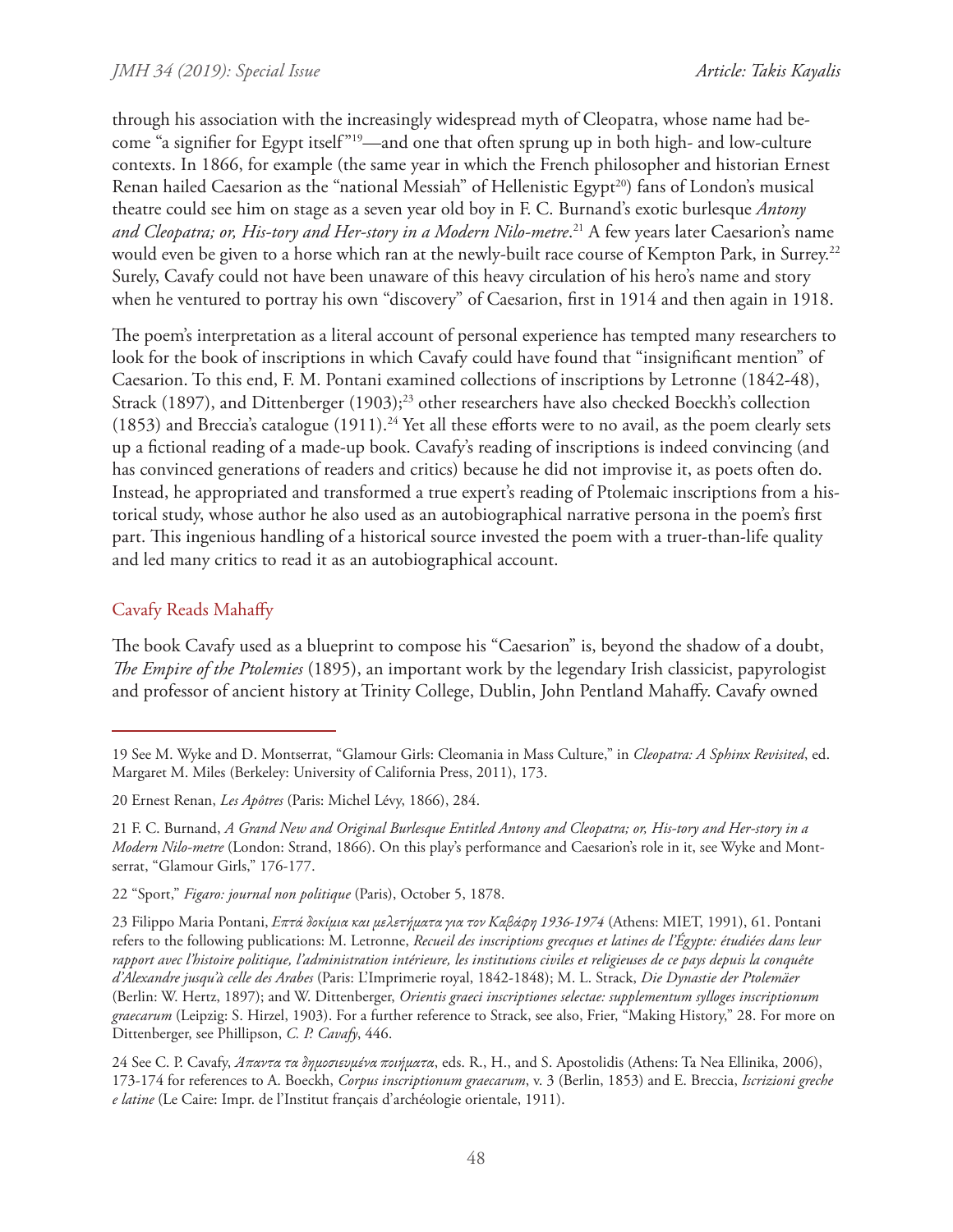this book and his copy is still housed in his library.<sup>25</sup> Mahaffy was an eccentric and ebullient polymath, and also a protestant clergyman, Unionist Tory and fervent supporter of the British Empire.<sup>26</sup> He was famous for many things, including his snobbism, his wit, and as his influence on his student Oscar Wilde, whom he brought to Greece, in April 1877, in the hope of counteracting the allure of Catholicism. Mahaffy was a frequent visitor to Egypt, and in 1892 he delivered a lecture at the "Athenaeum" Club (a short-lived precursor to the Archaeological Society of Alexandria). As Tsirkas noted nearly forty years ago, Cavafy probably attended this lecture, was impressed by Mahaffy and so obtained his book on the Ptolemies as soon as it was published.27 However, Tsirkas's suggestion that Mahaffy's book is "the most probable source" for the composition of "Caesarion" went unheeded by later critics.<sup>28</sup>

Reading marks on the poet's copy show that Cavafy read Mahaffy's book very carefully and probably also used it for other poems. However, at least in the case of "Caesarion," he did not treat it as a source of historical information, but rather as a storehouse of narrative patterns, tropes and motifs, which he appropriated, mimicked and revised in the poem's two initial stanzas. This bold and inspired reworking of a scholarly historical narrative reveals an important aspect of Cavafy's writing method about which we actually know very little.

A brief passage from Mahaffy's book may have originally stimulated Cavafy's interest in Caesarion and ultimately entered the poem as "a small, insignificant mention." In it, the historian refers to the lack of evidence regarding Caesarion's looks, character, and life in an almost elegiac tone:

> Caesarion is one of those figures about whom we should gladly learn more, but about whom history preserves an obstinate silence…. He had reached an age when several of his dynasty had not only sat upon the throne, but led armies, begotten children, and engaged in councils of state. Yet not one word of his appearance, of his habits, of his betrothal in marriage to any princess, is recorded.<sup>29</sup>

This passage makes clear that a major trope used in the poem, the paradoxical figuration of Caesarion as a fascinating character because of all that *we don't* know about him, was already formulated in Mahaffy's narrative. We may also note that Mahaffy's comment on History's "obstinate silence" refers to the lack of archaeological and textual evidence on Caesarion, whereas Cavafy's variation of this phrase ("In History only / a few lines are dedicated to you")<sup>30</sup> seems to attribute Caesarion's supposed vanishing to modern scholars rather than to the dearth of ancient sources.

There is more evidence to suggest that the poem's collection of inscriptions is in fact Mahaffy's book

<sup>25</sup> Karabini-Iatrou, *H Bιβλιοθήκη*, 67.

<sup>26</sup> For more on Mahaffy, see, W. B. Stanford and R. B. McDowell, *Mahaffy: A Biography of an Anglo-Irishman* (London: Routledge, 1971).

<sup>27</sup> Tsirkas, *Ο πολιτικός Καβάφης*, 112-113.

<sup>28</sup> Ibid., 81.

<sup>29</sup> Mahaffy, *Empire*, 481.

<sup>30</sup> Cavafy, "Caesarion," lines 16-17.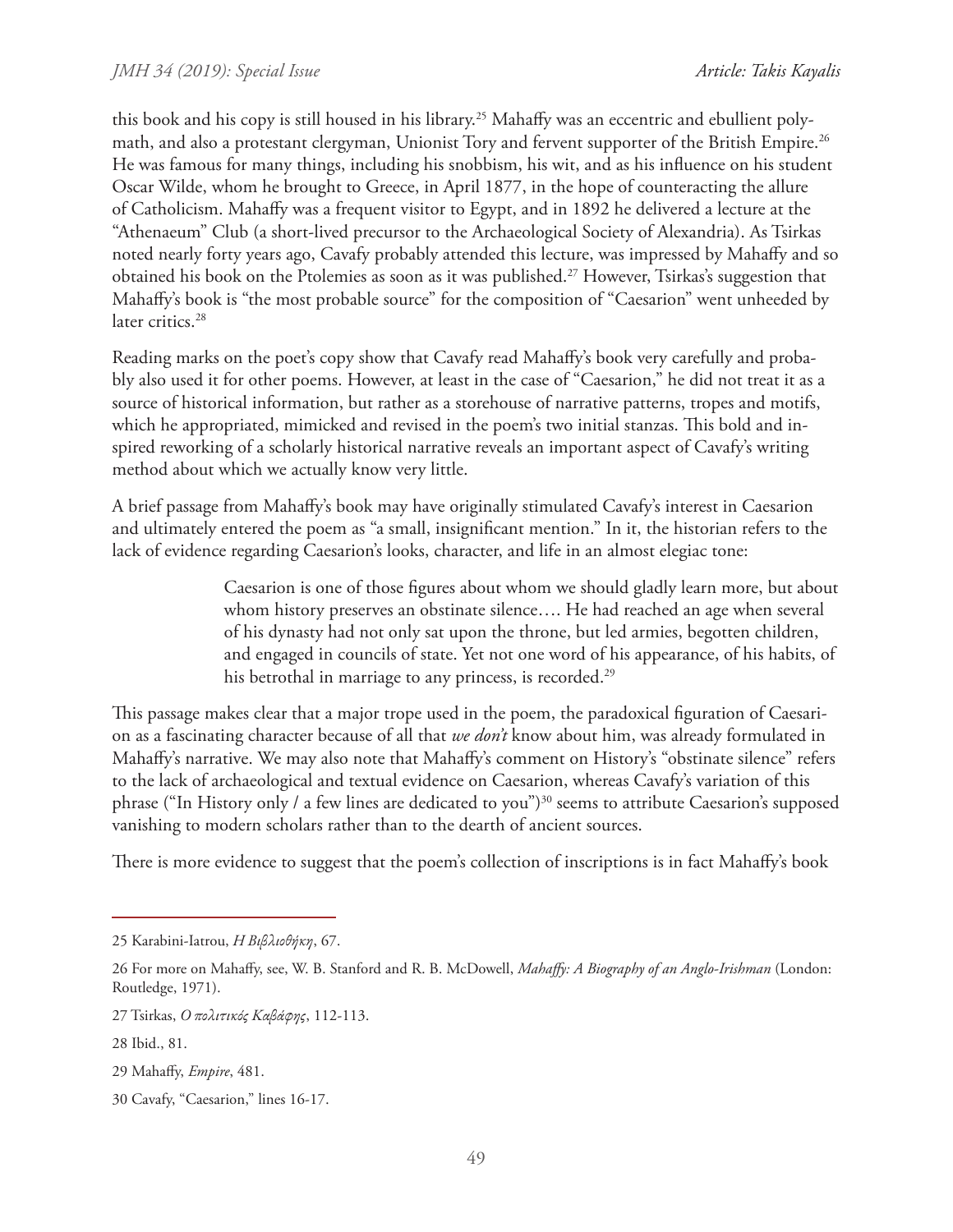in disguise. The dating of Ptolemaic inscriptions is a challenge even for experts, so it is improbable that anyone familiar with this kind of material would go to a collection of inscriptions to check on a date. However, Mahaffy's book is an excellent source of such information, as it contains a very useful chronology of events from 322 to 30 BC which we may safely assume Cavafy consulted whenever he actually needed to check a date on the Ptolemies.<sup>31</sup> Consequently, we may infer that the poem's fictional book of inscriptions stands in for Mahaffy's historical study, in which Cavafy did find a "small, insignificant mention" of Caesarion and which he would also casually consult for chronological data. This conjecture is supported by evidence of a more intrinsic nature, which we will now turn to.

As stated in the preface to his book, Mahaffy wrote his history of the Ptolemies mainly on the basis of then newly discovered inscriptions and papyri which, as he noted, "[were] finding their way into our museums every year" as "a vast body of isolated facts" which had to be put in order, deciphered and explained.32 As he also stated: "Instead of stuffing my pages full of isolated references to classical and post-classical authors… I have rather striven to cite in full such evidence as is not easily accessible; hence the extant Ptolemaic inscriptions, which are important, will be found textually in this volume."33 This was certainly not common academic practice at the time. As George Goodspeed, a professor of ancient history at the University of Chicago wrote in a review in 1896:

> Mahaffy has a peculiar method of writing history. He is discursive, garrulous, and at the same time does not hesitate to insert in the body of his text original documents, snatches of philological and paleographic lore. The combination makes somewhat difficult reading, especially when the subject is intrinsically complex.<sup>34</sup>

Mahaffy frequently interrupts his proper historical narrative to insert extracts from inscriptions and to present his own inferences or to counter the assumptions of previous commentators, or even to make humorous or sarcastic remarks. As a result of this, the historian's text resembles an epigrapher's field journal, which amply illustrates both the difficulty of reading inscriptions and the precarious nature of their interpretation. Although this somewhat erratic style may have annoyed some of his colleagues, it was very useful to Cavafy because it exemplified, in a manner that the poet could comprehend and imitate, the way in which inscriptions were casually processed by experts. Cavafy made use of these insights in several occasions, which probably include the poem "In the Month of Athyr," in which he staged a reading of an early Egypto-Christian inscription supposedly *in situ*.

Mahaffy does not read inscriptions as a dispassionate scholar; sometimes he reacts to the exorbitant flattery of these texts and to their general tendency to attribute identical values to different rulers. Referring to an Arsinoe, for example, he will proclaim: "I give no credit to the epigrams of flatterers declaring her beauty to be incomparable"; and on another occasion he will scoff at "the habit of the

<sup>31</sup> Mahaffy, *Empire*, xvii-xxv.

<sup>32</sup> Ibid., 3.

<sup>33</sup> Ibid., vii-viii.

<sup>34</sup> George S. Goodspeed, Review of *The Empire of the Ptolemies* by J.P. Mahaffy, *The Biblical World* 8, no. 6 (1896): 519- 520.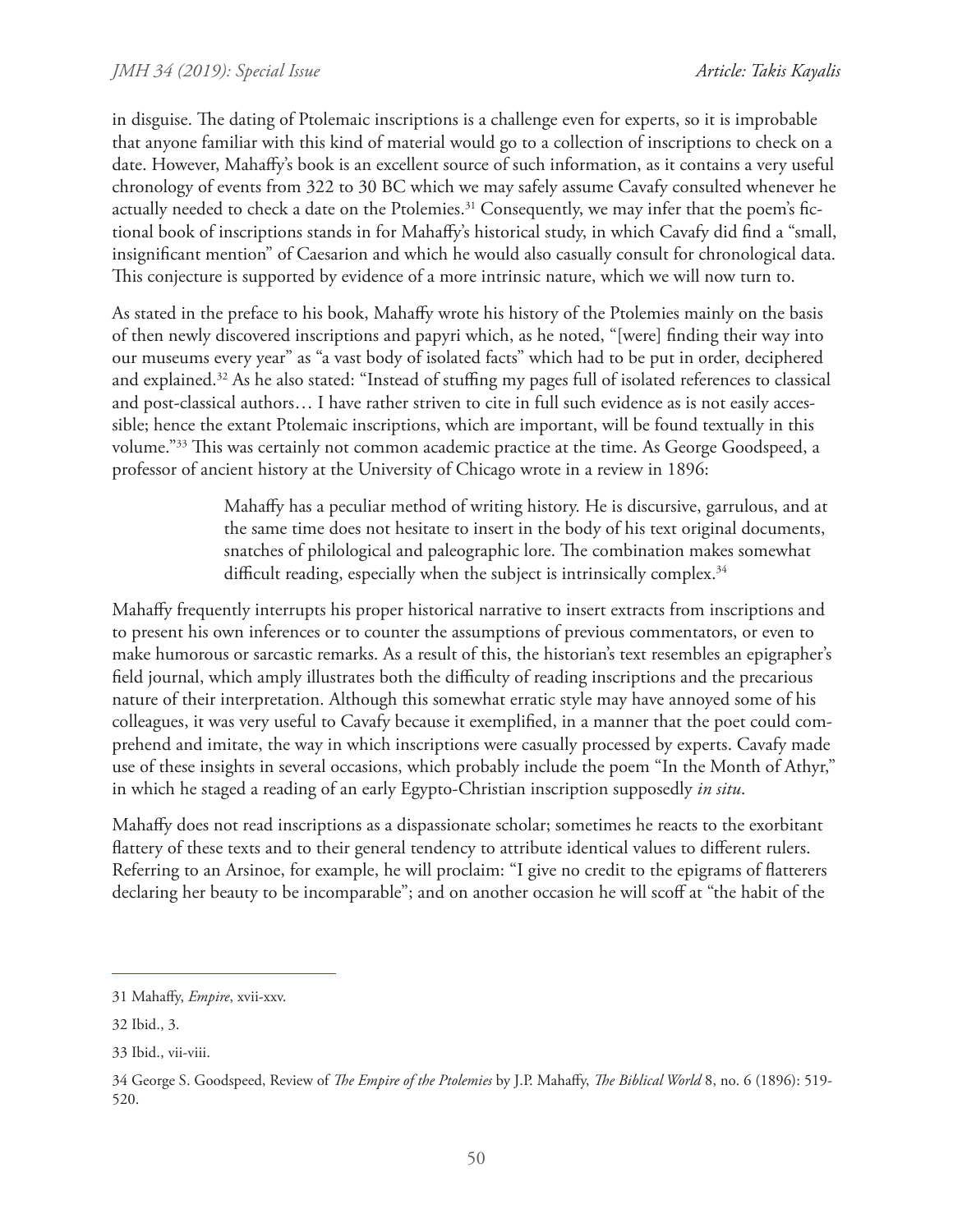#### *JMH 34 (2019): Special Issue*

flatterers of the second king [Ptolemy], who loved to ascribe to him all the great founder's ideas."35 This attitude is absorbed in Cavafy's poem, especially in the 1914 version "Of Ptolemy Caesar," with its ironic line "all their campaigns and their victories are great / and everything they built magnificent," which seems to reflect the inscriptions' subject matter more closely than its counterpart in the final text: "their every endeavour most wise."36

There is, however, a major difference between Mahaffy and the speaker in Cavafy's poem. In contrast to the latter, who seems to reject flattering inscriptions on aesthetic and moral grounds, Mahaffy's exasperation is caused by entirely practical concerns. The recurring clichés impede the historian's efforts to extract information from his sources, and so he tries to decipher formulas of flattering stereotypes and to discern their mutations in time in order to turn them into useful material. He notes, for example, that "we now have further evidence… that it was the year 27, in which the earlier formula: 'In the reign of Ptolemy, son of Ptolemy, and of his son Ptolemy,' was exchanged for: 'In the reign of Ptolemy, son of Ptolemy Soter.'"37 Also, Mahaffy does not present Caesarion as "denied the platitudinous epithets" of the other Ptolemies;<sup>38</sup> this honorary exception is a fictional effect of the poem and (as Cavafy probably knew) is not supported by the historical evidence.<sup>39</sup>

Mahaffy is also frustrated by the common names given to many kings and especially queens (including four Arsinoes, another four Berenices, and seven Cleopatras), as these interfere with his task of dating inscriptions and identifying the person each of them refers to. As he writes, for example, with reference to the first Cleopatra: "unfortunately she brought by her name another confusion into the annals of the Lagidae. Old historians, and we too, are puzzled enough with the recurring Arsinoes and Berenikes. Now come the Cleopatras, who add to the older names a new confusion of their own."40 In another instance he complains:

> Our difficulties have been increased by the absurd habit of repeating the same names. Cleopatra, the wife of Epiphanes, in other respects a sane, and perhaps able woman, thought fit to call her two sons Ptolemy and her daughter Cleopatra, so that we have to distinguish Ptolemies and Cleopatras, without the obvious mark of a distinct name. It is no wonder that we hear of the habit of giving nicknames as very prevalent in Alexandria. The smart wits of the people are not so obvious a cause as the necessities of life.<sup>41</sup>

39 As Oikonomopoulos noted, Caesarion's own "pompous titles" included: "Ptolemy Caesar, The Perennial, The Beloved of Ptah and Isis, Lord of the Universe, Son of the Sun, Lord of Diadems: God Philopator." *Αλεξανδρινός διάκοσμος*, 241.

40 Mahaffy, *Empire*, 307.

<sup>35</sup> Mahaffy, *The Empire*, 141, 75.

<sup>36</sup> Lavagnini, "Από το «Πτολεμαίου Καίσαρος» στο «Καισαρίων»," 127 (my translation); Cavafy, "Caesarion," line 8.

<sup>37</sup> Mahaffy, *Empire*, 322, 155.

<sup>38</sup> Roderick Beaton, "The History Man," *Journal of the Hellenic Diaspora* 10, no. 1-2 (1983): 34.

<sup>41</sup> Ibid., 330. Cavafy refers to the nicknames which the people of Alexandria used to give to the Ptolemies in his unfinished poem "The Dynasty"; C. P. Cavafy, *Complete Poems*, trans. Daniel Mendelsohn (New York: Alfred A. Knopf, 2012), 367.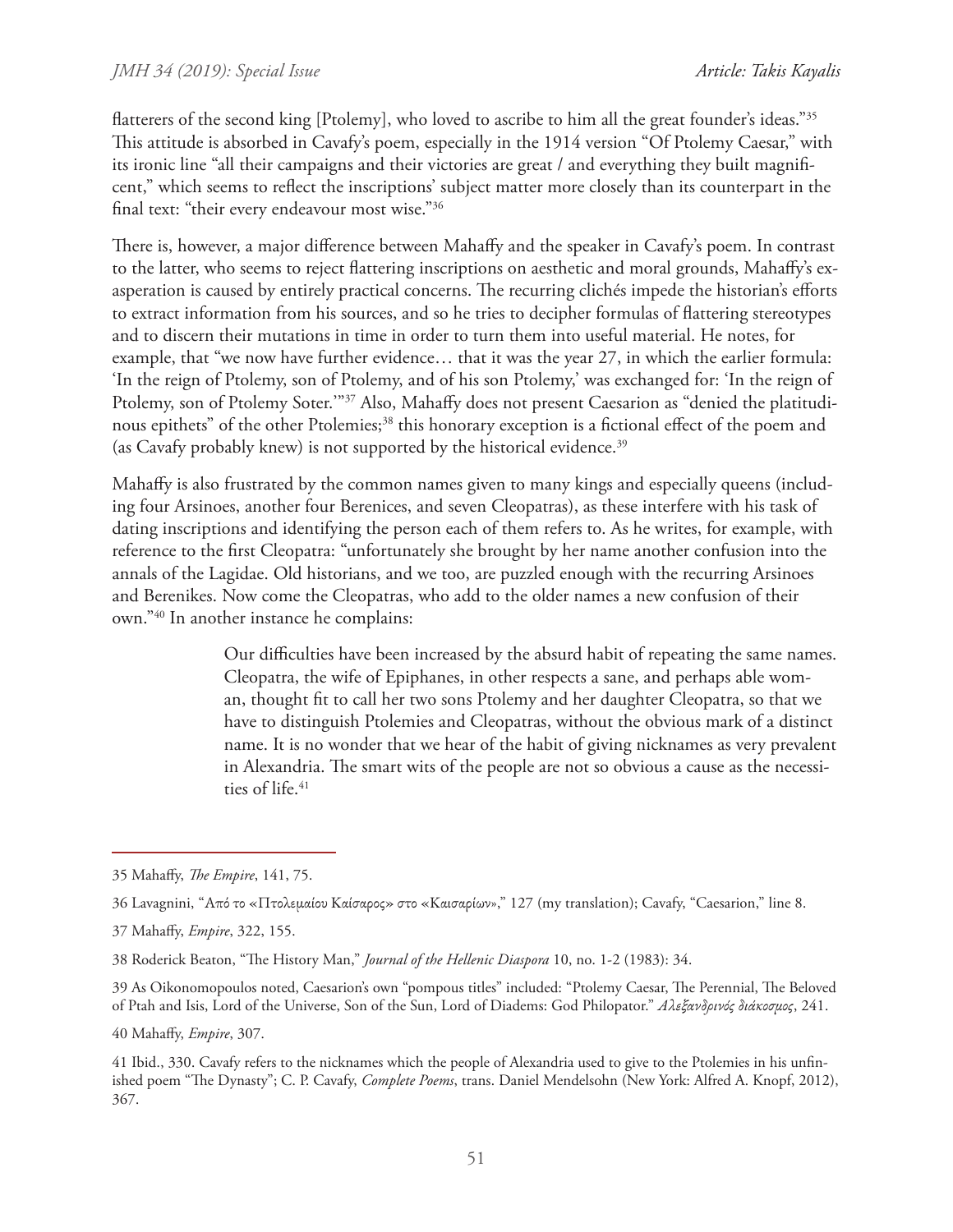Clearly in line 10 of the poem Cavafy borrows from Mahaffy the use of the plural and the tone of disdain, but he invests his own "Berenices and Cleopatras" with entirely different meaning. In contrast to Mahaffy, who protests over a practical issue (he simply finds it hard to tell which queen each inscription refers to), the poet considers the identically named and praised queens as signs of a prevalent ethos of cliché and indistinguishable adulation.

In effect, Cavafy reworks Mahaffy's comments to present the flattering rhetoric of inscriptions as evidence of the shallowness and mediocrity of the Ptolemies themselves (or at the very least, their grammarians), $42$  and to contrast this pompous and murky crowd with the unique individuality of Caesarion and the moving effect of his humble mention. Cavafy appears to read Ptolemaic inscriptions as a decadent genre, as if their faults reflected the decline of the dynasty they purported to praise. Mahaffy did not and could not share such a view; after all, these were laudatory inscriptions and flattery was their purpose. But Cavafy's point is once again based on the historian's book, albeit a different section of it.

The poem's speaker appears to browse through Ptolemaic inscriptions as a historical connoisseur who looks for original expressions of true feeling (and of course cannot find any in these texts). The speaker clearly reads inscriptions thinking about poems; in fact, he reads inscriptions through the lens of Mahaffy's reading of Ptolemaic court poetry. These poets, Mahaffy wrote, produced "court effusions" and "lying flatteries which gave the sovran every imaginable virtue."43 To them, "the favour of the king [was] far more vital than the favour of the muse"; and so, "to base arguments upon the veracity of a court poet is… absurd."44 Cavafy clearly transfers Mahaffy's contempt of Ptolemaic court poetry to laudatory inscriptions, which he reads as bad poems.

As these examples demonstrate, Cavafy appropriates various elements from Mahaffy's text and radically revises them, transmuting the historian's comments into a discontented reading of a fictional "collection" of inscriptions. But the poet also adopts Mahaffy as a narrative persona. As many critics have noted on the grounds of textual evidence (and without making the connection to Mahaffy), in the poem's initial stanzas Cavafy seems to mimic somebody else's (specifically, a historian's) voice. According to Christopher Robinson, the speaker's language here is "stilted";<sup>45</sup> Roderick Beaton comments that these verses introduce "(impeccably) the language of the historian" and also describe an activity which "belongs to the academic historian; it is not part of everyday experience for most of us";46 and Margaret Alexiou writes: "What other poet could begin by casting himself in the role of pedantic nitpicker (checking a date) or idle antiquarian (passing the time), introduced by the

<sup>42</sup> Margaret Alexiou, "C. P. Cavafy's 'Dangerous' Drugs: Poetry, Eros and the Dissemination of Images," in *The Text and Its Margins. Post-structuralist Approaches to Twentieth-Century Literature*, ed. M. Alexiou and Vassilis Lambropoulos (New York: Pella, 1985), 184. Alexiou suggests that "in the first stanza, the self-image of past rulers is subverted." In contrast, Diana Haas thinks the poem's sarcasm is directed at the scribblers of inscriptions. Haas, "Cavafy's Reading Notes on Gibbon's *Decline and Fall*," *Folia Neohellenica* 4 (1982): 33n32.

<sup>43</sup> Mahaffy, *Empire*, 169.

<sup>44</sup> Ibid., 169, 489.

<sup>45</sup> Robinson, *Cavafy*, 83.

<sup>46</sup> Beaton, "The History Man," 33.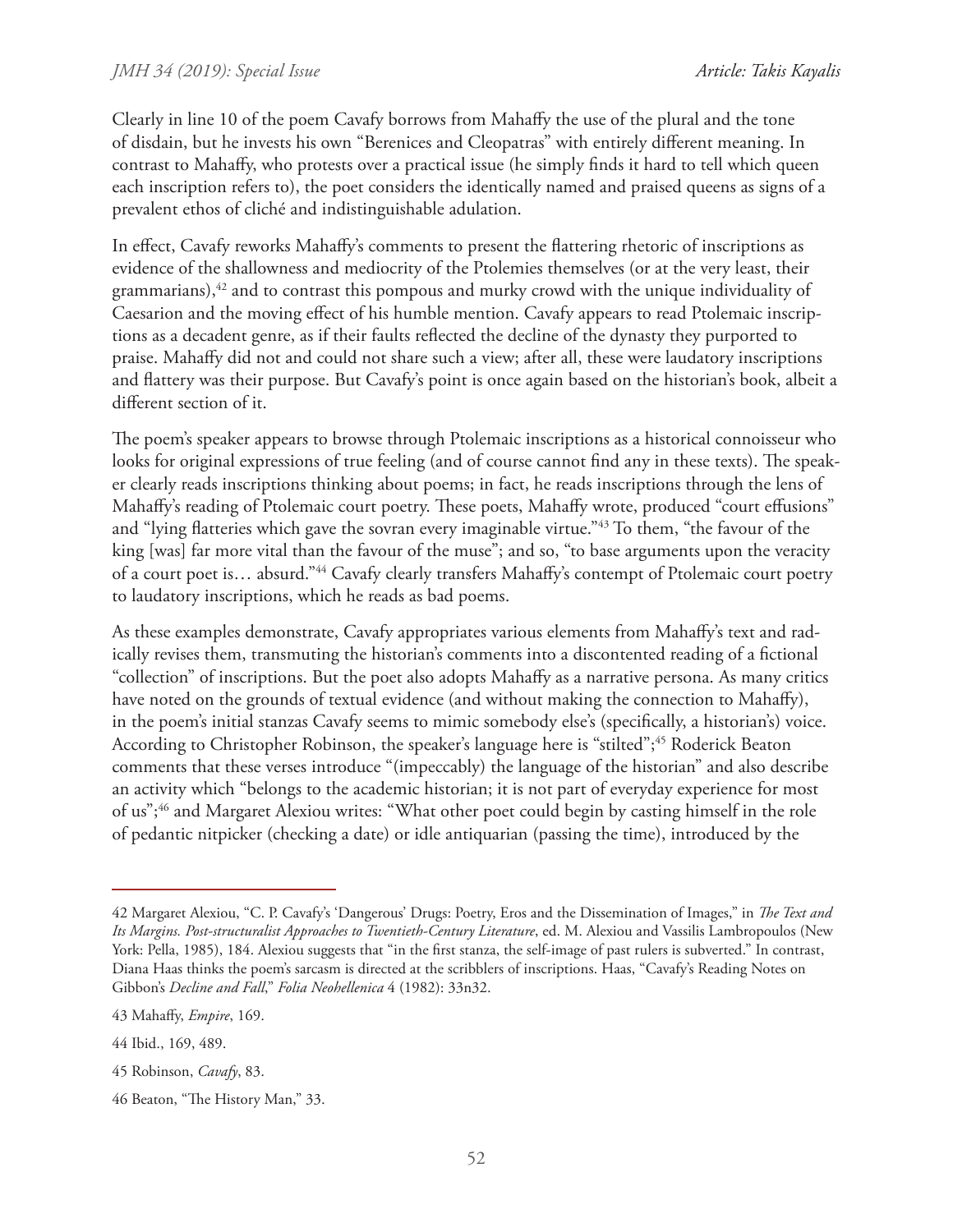formal –almost academic– adverbial phrase "*en merei...en merei...*"?<sup>47</sup> This language, and this activity, is actually Cavafy's caricature of the Irish historian's style. Mahaffy is just the type of person one might envisage as the poem's narrator: an expert antiquarian, who would keep at home collections of Ptolemaic inscriptions and who might actually leaf through them in the evening "to while away the time." But more importantly, Cavafy mimics Mahaffy's idiosyncratic style, in which the voice of an expert handler of primary sources alternates with that of an old curmudgeon, who is quite capable of complaining about the ancients or cracking a joke at their habits.

Cavafy's reworking of Mahaffy in "Caesarion" was complex and extensive; links to the historian may certainly be found in more of Cavafy's poems, and probably to Mahaffy's other books too. But Mahaffy's shadow may have been at times too overbearing for the poet, tempting him to impress his visitors by showing off as a better reader of ancient sources. According to a testimony, Cavafy would bring out one of Mahaffy's books from his library to amuse his guests by exhibiting "a number of mistakes the English historian had made, owing to an imperfect knowledge of the language and a poor translation of the texts."48

# *II. Literary Caesarions*

Caesarion's presence in European literature can be traced back to Shakespeare's *Antony and Cleopatra* (1606), where the hero is briefly mentioned twice. His story is more extensively presented in other dramatic works, including the 1607 edition of Samuel Daniel's *The Tragedy of Cleopatra*49 (where he "appears from the start as one of the primary concerns of the play")<sup>50</sup> and Jean-François Marmontel's *Cléopâtre* (1750). But Caesarion is also treated in several more recent texts, which were published a few decades, or even just a few years, before the composition of Cavafy's poem. These texts may be viewed as a literary palimpsest, on which Cavafy's own depiction of Caesarion was originally inscribed; and, as is usually the case with palimpsests, the older writings have effectively vanished under the potency of the new work. I will present several examples of texts which exhibit different traits but also share key elements in their portrayals of the famously elusive son of Cleopatra.

### Landor

The English poet Walter Savage Landor (1775–1864) may be forgotten in our day but in his time was well known and influential. One of Landor's more popular works was a series of over one hundred dramatic dialogues featuring mainly literary men and statesmen, which he called *Imaginary Conversation*s. These texts were among Walter Pater's favorites (and may have inspired his own

<sup>47</sup> Alexiou, "Cavafy's 'Dangerous' Drugs," 183.

<sup>48</sup> Sareyannis, "What Was Most Precious," 113.

<sup>49</sup> Samuel Daniel, *The Tragedy of Cleopatra*. Ed. Lucy Knight. South Yorkshire: Sheffield Hallam University, 2011. http:// extra.shu.ac.uk/emls/iemls/renplays/cleopatra.html; On the differences between the 1594 and 1607 editions of the play see Martin Wiggins and Catherine Richardson, *British Drama 1533-1642: A Catalogue: Volume III: 1590-1597* (Oxford: Oxford University Press, 2013), 216-219.

<sup>50</sup> Sarah Hatchuel, *Shakespeare and the Cleopatra/Caesar Intertext: Sequel, Conflation, Remake* (Lanham, MD: Fairleigh Dickinson University Press, 2011), 86.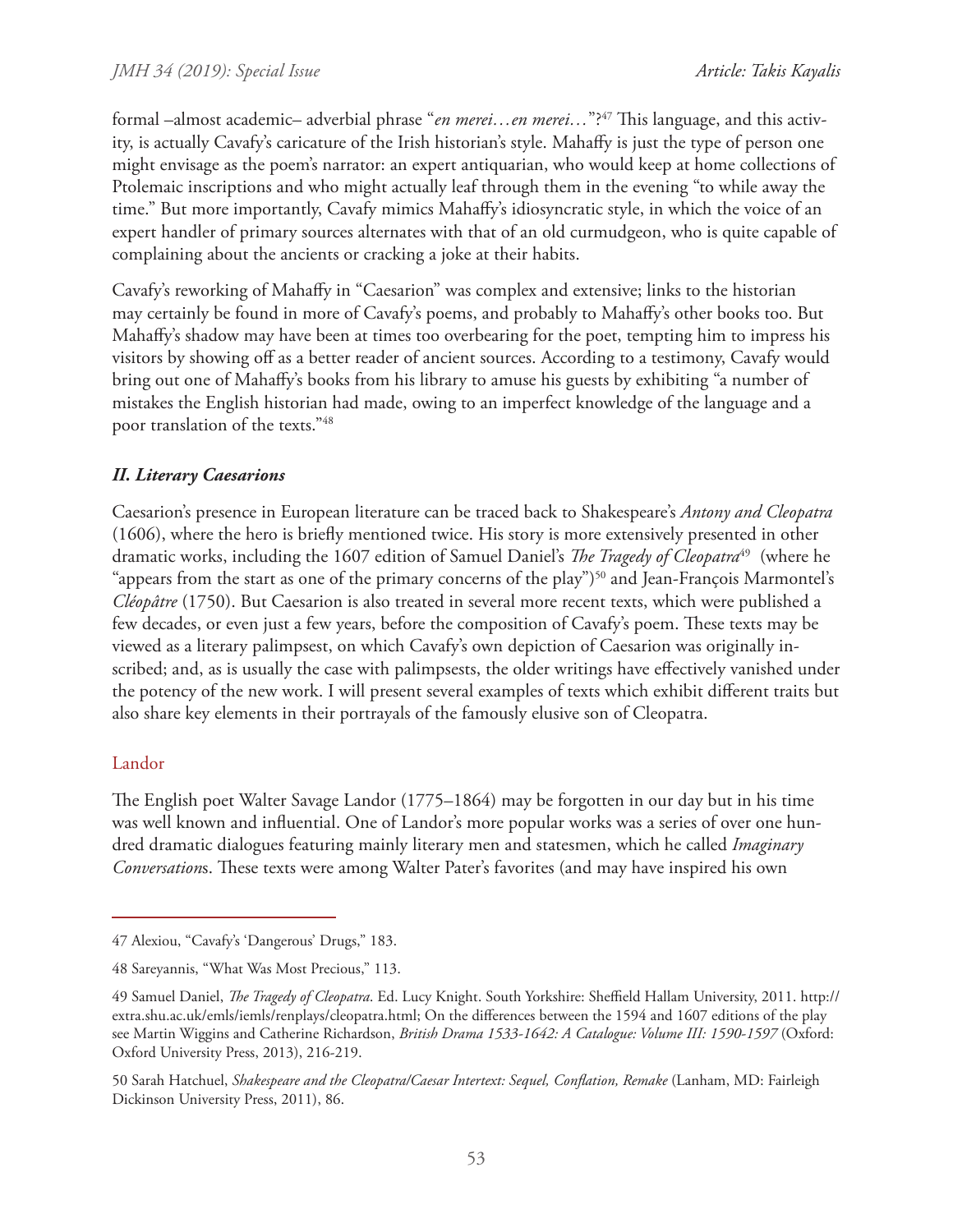#### *JMH 34 (2019): Special Issue*

*Imaginary Portraits*) 51 and later found a following among modern writers, including W. B. Yeats, Ezra Pound and E. M. Forster.52 Cavafy owned a selection of 33 *Imaginary Conversations*, in an 1886 edition.53 Caesarion does not make an appearance in these texts, but is a main character in a similar dramatic work (which in fact was to be Landor's last), entitled *Antony and Octavius: Scenes for the Study*, which was published in 1856 and may also have been known to Cavafy.<sup>54</sup>

Landor depicts Caesarion as a particularly handsome boy, with "hair in hue like cinnamon"; as a mirror image of his father in his youth; and also as courteous and brave in spirit (though "not strong enough for sword and shield").<sup>55</sup> Above all, Landor's young prince is innocent, totally uninvolved in political affairs, and particularly naive (to the extent that he imagines his humiliating procession in Octavius's triumph through the streets of Rome as an honorary event, with the crowds cheering him on).56 The boy's death scene comes off as pure melodrama, as the young victim's purity of heart and his repeated declarations of love for his paid assassin lead the latter to insanity.<sup>57</sup>

Furthermore, as has been observed, Landor's text is tinted with homoerotic suggestions. Sarah Hatchuel has noticed the implicit "homoerotic tension" between Antony and Octavius in Landor's text and commented on Caesarion as "embodying the physical bond that existed between Caesar and Cleopatra" and "almost as an intermediary in their love-making."58 In fact, the feminine overtones of Caesarion's portrayal were tactfully noted already in 1869 by Landor's biographer, John Forster. "The lad has never left the side of Cleopatra and her women," Forster wrote, noticing that Caesarion expresses "all the feminine enjoyment of a nature which is nothing without something it can trust to and love." Thus, Forster concluded, "the scene where the boy, betrayed and murdered, yet trusts and loves to the last the man who murders him, is as pathetic as anything ever written by Landor."<sup>59</sup>

In 1875, another English poet whose work exerted a strong influence on Cavafy,<sup>60</sup> Algernon Charles

55 Ibid., 45, 66, 69, 70.

56 Ibid., 67.

57 Ibid., 81-82.

<sup>51</sup> Gerald Monsman, *Pater's Portraits; Mythic Pattern in the Fiction of Walter Pater* (Baltimore, Md.: Johns Hopkins University Press, 1967), 36; Martina Lauster, "The Critic's Critic: Rudolf Borchardt's Centenary Essay 'Walter Pater' (1939)," in Stephen Bann, ed., *The Reception of Walter Pater in Europe* (London: Thoemmes Continuum, 2005), 182.

<sup>52</sup> Neil Roberts, ed., *A Companion to Twentieth-Century Poetry* (Oxford: Blackwell, 2003), 13, 27; Demetres P. Tryphonopoulos and Stephen J. Adams, eds., *The Ezra Pound Encyclopedia* (Westport, CT: Greenwood, 2005), 102, 110, 124, 160. As Forster wrote in *Howards End*, "The only thing that made life worth living was the thought of Walter Savage Landor, from whose *Imaginary Conversations* she had promised to read at frequent intervals during the day." E. M. Forster, *Howards End* (New York: Alfred A. Knopf, 1921), 11. See also, E. M. Forster, *Pharos and Pharilon* (Richmond, Surrey: Hogarth Press, 1923), 26.

<sup>53</sup> Karabini-Iatrou, *H Bιβλιοθήκη*, 65.

<sup>54</sup> Walter Savage Landor, *Antony and Octavius: Scenes for the Study* (London: Bradbury and Evans, 1856).

<sup>58</sup> Hatchuel, *Shakespeare and the Cleopatra/Caesar Intertext*, 88.

<sup>59</sup> John Forster, *Walter Savage Landor: A Biography*, vol. 2 (London: Chapman and Hall, 1869), 506-507.

<sup>60</sup> Peter Jeffreys, *Reframing Decadence: C. P. Cavafy's Imaginary Portraits* (Ithaca and London: Cornell University Press, 2015), 7-11. See also, Diana Haas, *Le problème religieux dans l'oeuvre de Cavafy. Les Années de formation (1882-1905)*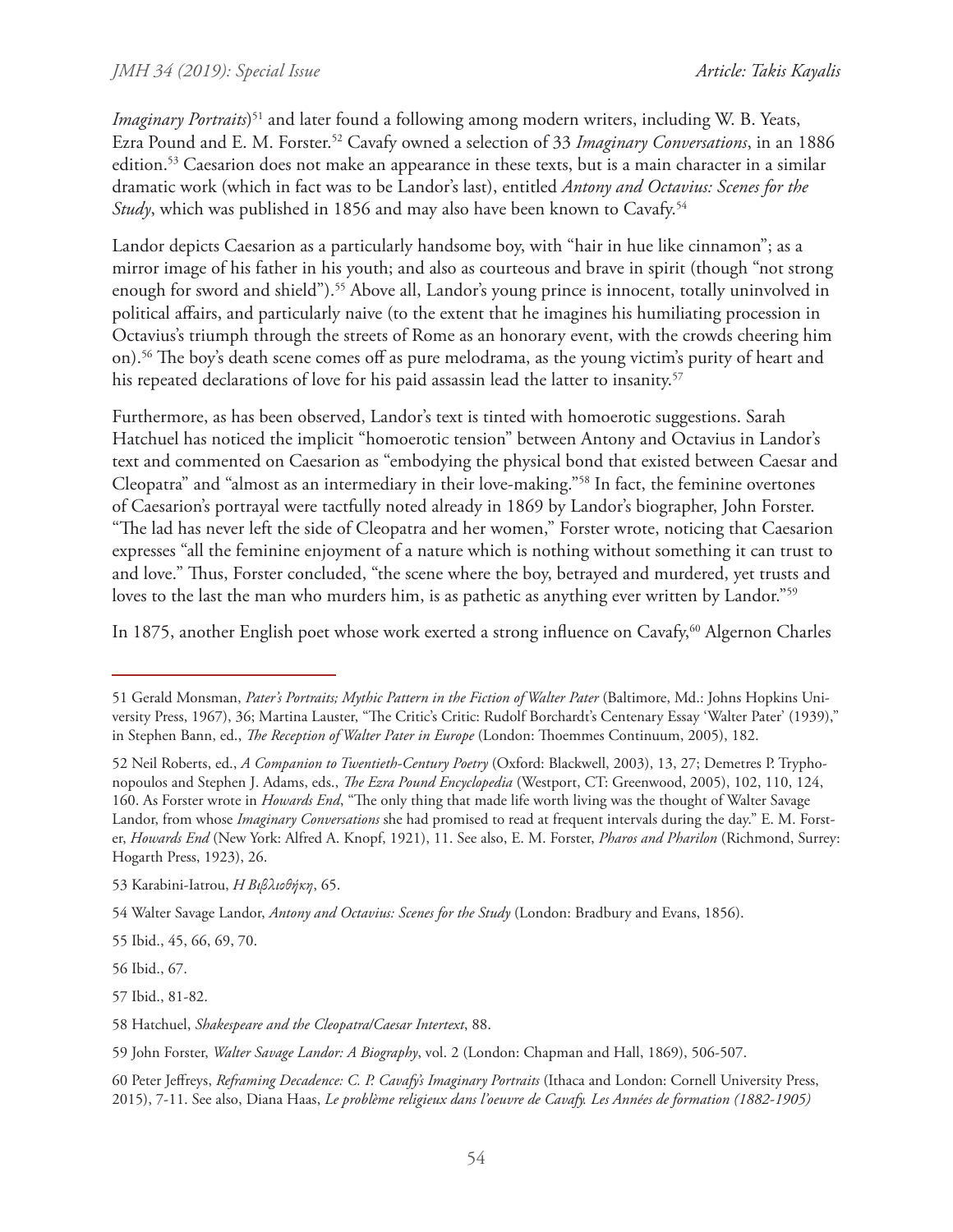Swinburne (1837-1909), wrote a "Song for the Centenary of Walter Savage Landor." One of this poem's 50 stanzas focuses on "that high Roman boy," showing that Caesarion's depiction stood out from the great multitude of historical figures treated in Landor's work:

> Toward Spenser or toward Bacon proud or kind He bared the heart of Essex, twain and one, For the base heart that soiled the starry mind Stern, for the father in his child undone Soft as his own toward children, stamped and signed With their sweet image visibly set on As by God's hand, clear as his own designed The likeness radiant out of ages gone That none may now destroy Of that high Roman boy Whom Julius and Cleopatra saw their son True-born of sovereign seed, Foredoomed even thence to bleed, The stately grace of bright Caesarion, The head unbent, the heart unbowed, That not the shadow of death could make less clear and proud.<sup>61</sup>

On a different occasion in the same year, Swinburne expressed his admiration for Landor's Caesarion, writing that "perhaps the most nearly faultless in finish and proportion of perfect nature… is Landor's portrait of the imperial and right Roman child of Caesar and Cleopatra. I know not but this may be found in the judgment of men to come wellnigh the most pathetic and heroic figure bequeathed us after more than eighty years of a glorious life…."62

#### Ebers

Caesarion's next literary incarnation takes us to Germany, more specifically to the University of Leipzig and its distinguished professor of Egyptology, Georg Moritz Ebers (1837-1898). In addition to his important academic work, Ebers published a string of historical novels which are perfect examples of the intersection between Egyptology and Egyptomania.<sup>63</sup> These currently forgotten novels were immediately translated into English and other languages (including Greek)<sup>64</sup> and were "wildly popular" with Victorian readers.65 His first novel, *An Egyptian Princess* (1864), was published eight-

63 Reid, *Whose Pharaohs*, 12.

<sup>(</sup>Paris: Presses de l'Université de Paris-Sorbonne, 1996), 260.

<sup>61</sup> Algernon Charles Swinburne, "Song for the Centenary of Walter Savage Landor," in *Studies in Song* (London: Chatto and Windus, 1880), 57-58.

<sup>62</sup> Algernon Charles Swinburne, *A Study of Shakespeare* (London: Chatto and Windus, 1880), 76.

<sup>64</sup> *An Egyptian Princess* was published in Greek translation in Athens, in 1875, and *Serapis* in Cairo, in 1890.

<sup>65</sup> Wolfgang Beutin et al., *A History of German Literature from the Beginnings to the Present Day* (New York: Routledge, 1994), 277; Parramore, *Reading the Sphinx*, 127.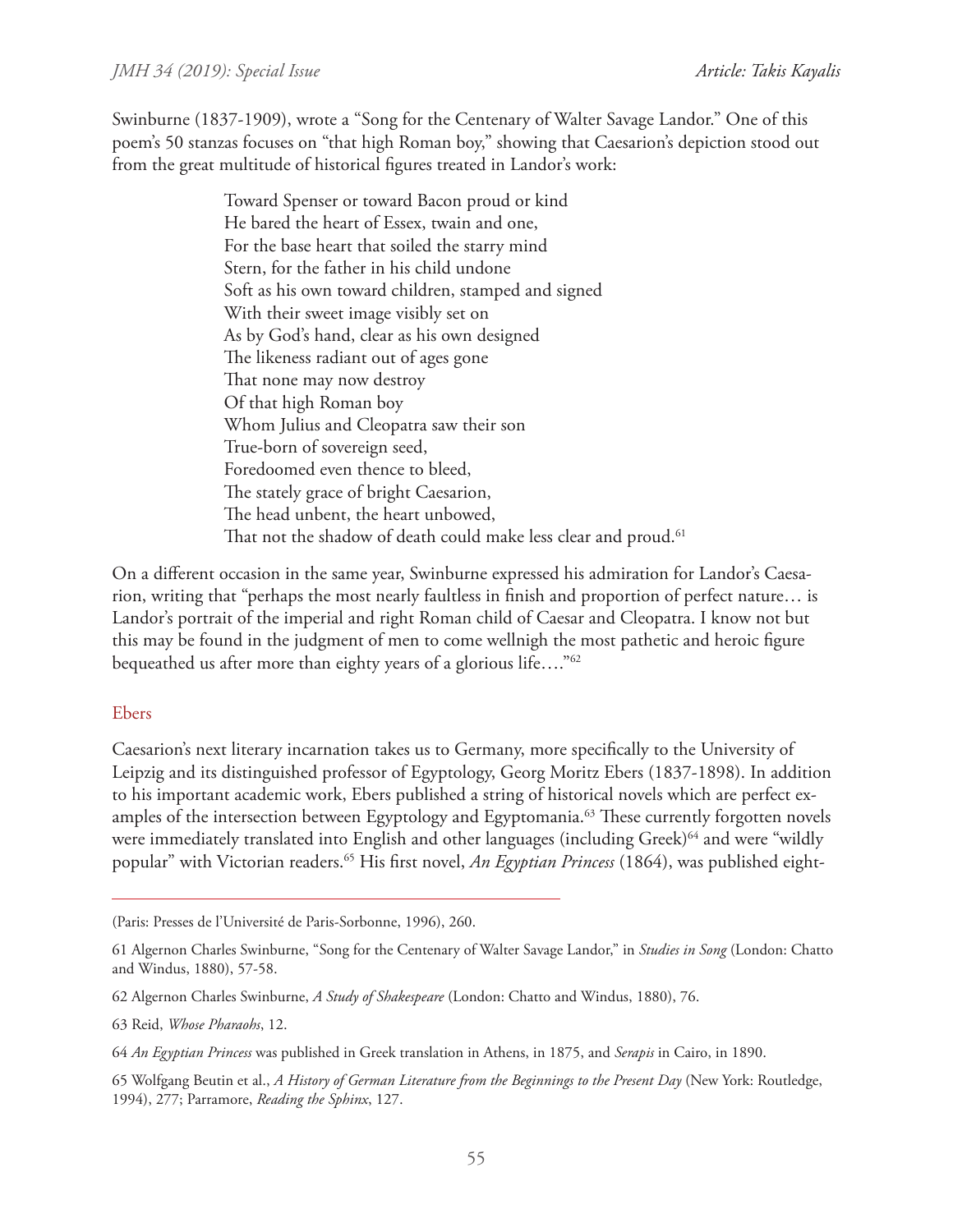een times in thirty-five years and was translated into fourteen languages.<sup>66</sup> These novels surely owed a lot to Ebers's academic background, which set them apart from most Egypt-inspired fiction of the times. In the words of Simon Goldhill, "for Ebers, Egypt was not the lascivious, corrupt, and dangerous East but a complex sophisticated civilization, with a rich material and intellectual culture."67 Also, much like Cavafy's poetry, Ebers's historical novels treat ancient Egypt as distinctly multicultural; in his prose, Egyptian characters mingle with Greeks and Jews—sometimes also with Syrians and others<sup>68</sup>—and many of his novels focus on the intricacies resulting from the mix of pagan and Christian elements.69

Ebers's novel *Cleopatra* (1892), which was published in English in 1894,70 captures Caesarion and Cleopatra during the last months of their lives and is considered the most accurate fictional rendering of the legendary Queen produced in the Victorian period.<sup>71</sup> Caesarion's facial features are once again presented as identical to his father's (a detail that Ebers, like Landor before him, drew from Suetonius, *Caesar* 32). However, the young prince is also introduced as a "weakling" who "never appeared in the Palaestra" and "had not understood how to win the favour of the Ephebi."72 Caesarion was apparently just as weak politically as he was physically, since, despite having been proclaimed King of Kings, "he was permitted neither to rule nor even to issue orders, for his mother kept him aloof from affairs of state, and he himself had no desire to hold the scepter."73

Ebers's Caesarion is a romantic figure, pale, silent and with dreamy eyes; he wears a melancholic smile and exhibits a numb conscience. His frustrated love for a frivolous female singer drains his emotions, causes the "total loss of his dignity," and brings him close to suicide.<sup>74</sup> "The fruit of every tree I planted degenerated and decayed," says Cleopatra as she contemplates her son's pathetic nature. "Caesarion is withering in the flower of his youth."75 Shortly before his assassination, this naïve and love-consumed Caesarion fantasizes that Octavian will soon bestow on him an estate in Rome where he will live as a private citizen, devoting his time to fishing and his books, with a wife of humble origin at his side.76 Arius's famous condemnation—"polukaisarie"—is quoted in the conclusion of the

<sup>66</sup> Suzanne Marchand, *German Orientalism in the Age of Empire. Religion, Race, and Scholarship* (Cambridge: Cambridge University Press, 2009), 204.

<sup>67</sup> Simon Goldhill, *Victorian Culture and Classical Antiquity: Art, Opera, Fiction, and the Proclamation of Modernity* (Princeton, NJ: Princeton University Press, 2011), 232.

<sup>68</sup> See Marchand, *German Orientalism*, 204.

<sup>69</sup> Suzanne Marchand, "Popularizing the Orient in Fin De Siècle Germany," *Intellectual History Review* 17, no. 2 (2007): 183. Also see Goldhill, *Victorian Culture and Classical Antiquity*, 232.

<sup>70</sup> Georg Ebers, *Cleopatra*, trans. Mary J. Safford, 2 vols. (London: Sampson Low, Marston and Co., 1894).

<sup>71</sup> Wyke and Montserrat, "Glamour Girls," 173-174.

<sup>72</sup> Ebers, *Cleopatra*, vol. 2, 18.

<sup>73</sup> Ebers, *Cleopatra*, vol. 1, 2.

<sup>74</sup> Ebers, *Cleopatra*, vol. 2, 115.

<sup>75</sup> Ibid., 154.

<sup>76</sup> Ibid., 140.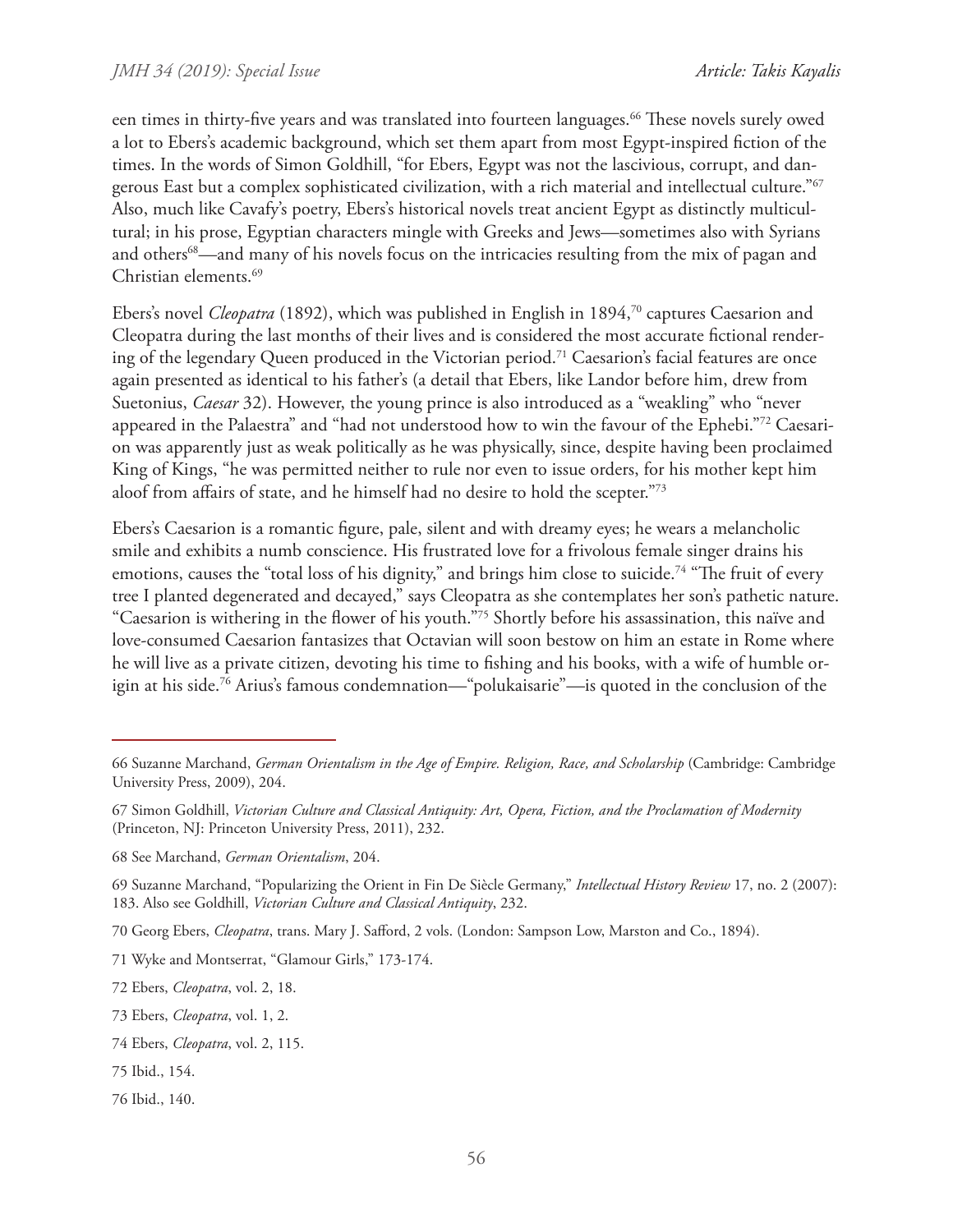novel, as in most other literary and historical depictions of Caesarion.<sup>77</sup>

Ebers depicts Caesarion through a range of feminine clichés and at the same time as madly in love with a woman; but representations of homosexuality through heteronormative emplotments are not unusual in nineteenth-century fiction. In a different novel, for example, Ebers would interpret one of the most famous Western myths of homosexuality, the Emperor Hadrian's love for the young Antinous, as an instance of fatherly affection and have the latter man kill himself in the Nile over his unrequited love for a Christian woman.<sup>78</sup> In this sense, the feminine stereotypes Ebers attributes to Caesarion (as Landor also did before him) may well be read as tacit hints at homosexuality, which of course could not be depicted or discussed openly at the time by these authors.

Ebers's portrayal of Caesarion as a feeble boy, totally uninterested in politics and with a fondness for fishing, may also have inspired his depiction in Vincent P. Sullivan's dramatic work *The Siren and the Roman (Cleopatra and Anthonius) or Luxury, Love and the Lost* (1911). In this text, Caesarion appears "tired as usual"; he "abhors everything pertaining to government," considers ambition a mortal disease, and worries Cleopatra, who sees the "prospect of having him one day acknowledged Julius Caesar's rightful heir, grow remote and ridiculous." Sullivan's Caesarion enters the stage with "a Nubian who carries his fishing rods" and ponders:

> What should I do with a kingdom? Can I fish with it? No! Give me mine angle, ha! Set me by the Nile where my bait is beloved, ah! Let none trouble me, and I'll not give you my smallest catch for your whole Roman Empire.79

## Frederick and Friends

Another version of Caesarion, this time completely divorced from the figure's historical and cultural setting, was originally composed in the mid-18<sup>th</sup> century but was only unearthed and brought to the attention of a wider public 150 years later. Caesarion was portrayed as a symbol of homoerotic desire in a series of French poems that Frederick II (or the Great) of Prussia (1712-1786) printed privately in 1750 at his palace of Sans Souci, in Potsdam. Some of these poems are addressed to Frederick's friend, attendant, and assumed lover Dietrich von Keyserlingk (1698–1745), whom he affectionately called Caesarion.<sup>80</sup>

Frederick's poems to Caesarion were publicly revealed in the year 1900 by the Baltic German artist Elisar von Kupffer (1872-1942), who included some of them in the first (and subsequently famous) anthology of homoerotic literature from antiquity to the  $20<sup>th</sup>$  century, which he edited under the title *Lieblingminne und Freundesliebe in der Weltliteratur* (roughly: *Love of Favourites and Love between* 

<sup>77</sup> Ibid., 254.

<sup>78</sup> Goldhill, *Victorian Culture and Classical Antiquity*, 233.

<sup>79</sup> Lucyl [Vincent P. Sullivan], *The Siren and the Roman (Cleopatra and Anthonius) or Luxury, Love and The Lost. A New Tragedy in Five Acts* (Brooklyn: n.p., 1911), 17, 15.

<sup>80</sup> David Fraser, *Frederick the Great: King of Prussia* (New York: Fromm, 2001), 44. See also Richard von Meerheimb, "Keyserling, Dietrich," in *Allgemeine Deutsche Biographie* 15, (1882): 701-702.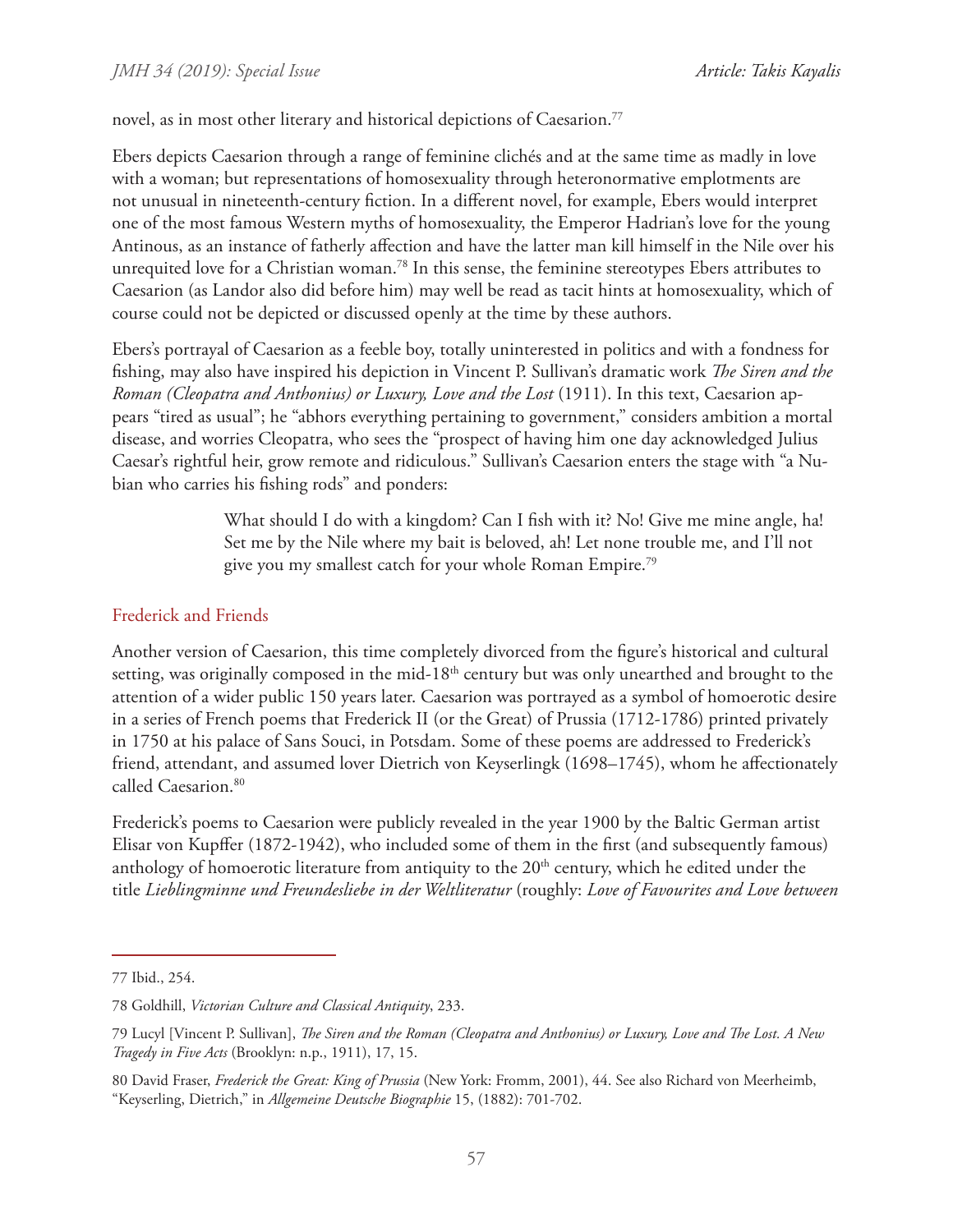#### *JMH 34 (2019): Special Issue*

*Friends in World Literature*).<sup>81</sup> This book was published in Berlin as a reaction to the sexological theories of Richard von Krafft-Ebing and Magnus Hirschfeld, and perhaps also as a protest against Oscar Wilde's imprisonment in England.<sup>82</sup> "And Frederick the Great, that unique man?" wrote von Kupffer in his introduction, "Truly he is no symptom of decadence, he who created the foundation of today's German Empire against a world of enemies. No, he is the manliest man of action, although he loved a Caesarion and did not feel obliged to be a mistress of the state."83 At the same time, von Kupffer assumed himself the pseudonym *Elisarion*. 84

Some years later, and inspired by von Kupffer, the English socialist poet and homosexual activist Edward Carpenter (1844-1929) compiled his own popular *Anthology of Friendship*, which he tellingly called *Ioläus* after Hercules's mythical nephew, companion, and lover. In the book's second edition, published in 1906, Carpenter included two of Frederick's poems for Caesarion, which he took from von Kupffer's anthology but translated into English:<sup>85</sup>

1.

Cesarion, let us keep unspoiled Our faith, and be true friends, And pair our lives like noble Greeks, And to like noble ends! That friend from friend may never hide A fault through weakness or thro' pride, Or sentiment that cloys Thus gold in fire the brighter glows, And far more rare and precious grows, Refined from all alloys.

2.

O God! how hard the word of Fate! Cesarion dead! His happy days Death to the grave has consecrate. His charm I mourn and gentle grace.

<sup>81</sup> On von Kupffer, see Robert Aldrich and Garry Wotherspoon, *Who's Who in Gay and Lesbian History, from Antiquity to World War II* (London: Routledge, 2001), 294-295. See also, James Smalls, *Homosexuality in Art* (New York: Parkstone Press, 2003), 41-45.

<sup>82</sup> Elisar von Kupffer, *Lieblingminne und Freundesliebe in der Weltliteratur* (Berlin-Neurahnsdorf: Adolf Brand's Verlag, 1900). The book's second edition, published in 1903, was initially confiscated and circulated after an appeal by Ulrich von Wilamowitz-Moellendorff; cf. Robert Deam Tobin, *Peripheral Desires: The German Discovery of Sex* (Philadelphia: University of Pennsylvania Press, 2015), 55-56.

<sup>83</sup> Elisarion von Kupffer, "The Ethical-Political Significance of Lieblingminne," *Journal of Homosexuality* 22, no. 1-2 (1991): 38.

<sup>84</sup> Robert Aldrich, *The Seduction of the Mediterranean: Writing, Art and Homosexual Fantasy* (London: Routledge, 1993), 112.

<sup>85</sup> Edward Carpenter, ed., *Ioläus: An Anthology of Friendship*, 2nd ed. (London: Swan Sonnenschein, 1906).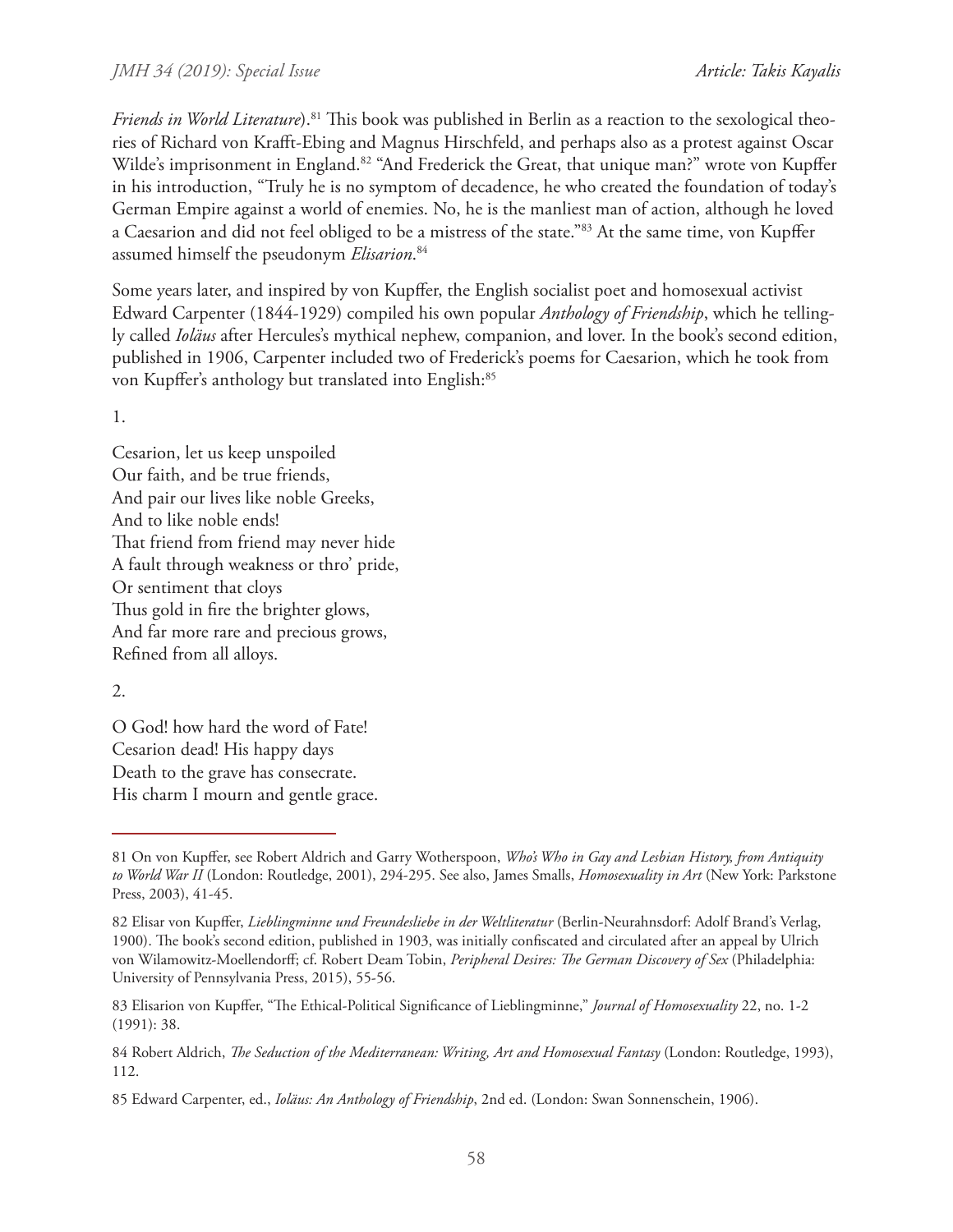*Article: Takis Kayalis*

He's dead – my tender, faithful mate! A thousand daggers pierce my heart: It trembles, torn with grief and pain. He's gone! the dawn comes not again! Thy grave's the goal of my heart's strife; Holy shall thy remembrance be; To thee I poured out love in life; And love in death I vow to thee. 86

Well beyond the feminine insinuations of Landor and Ebers, Caesarion's name had clearly assumed distinct homosexual connotations (and an exemplary status in early histories of homoerotic desire) long before Cavafy's poem was composed. Carpenter "was the only English writer before World War I who publicly and openly defended homosexuality and the homosexual's rightful place in society," and his anthology was often reprinted and became famous among British homosexuals in the early twentieth century (so much so that second-hand booksellers referred to it as "The Bugger's Bible").<sup>87</sup> Moreover, Cavafy's friend E. M. Forster had been personally acquainted with Carpenter since 1913 and admired him greatly,<sup>88</sup> so it is unlikely that Carpenter's anthology could have escaped Cavafy's attention—even if it was obviously not one of the books he would have openly displayed in his library.

# Michaud d'Humiac

The last and most extensive transformation of Caesarion before the composition of Cavafy's poem can be found in *Caesarion*, a melodrama in three acts by the French dramatist Léon Michaud d'Humiac (1865?-1913) which was published in Paris in 1913.<sup>89</sup> The play focuses on Caesarion's final days and presents the hero's affair with Nadia, the daughter of a priest of Isis, in whose temple he is hiding when the play begins and to which he returns and is killed at the end. As in Cavafy's poem, but contrary to his other "historical" portrayals, Caesarion is presented by Michaud d'Humiac on his own, cut off from Cleopatra, Antony, and Octavian. Mahaffy's brief reference to Caesarion which, as we saw earlier, played an important role in the shaping of Cavafy's poem, is also quoted here, in the author's preface.<sup>90</sup>

In Michaud d'Humiac's version, Caesarion is once again portrayed as polite and generous, sensitive but brave, thoughtful and melancholic—and is also seen by the Egyptian people as "Our Supreme Hope" (probably an allusion to Renan's "national Messiah").<sup>91</sup> He denounces the dark aspects of

<sup>86</sup> As Carpenter notes, the second text is a short extract from the "long and beautiful ode 'To the shades of Cesarion.'" Carpenter, *Ioläus*, 207-208.

<sup>87</sup> Aldrich and Wotherspoon, *Who's Who in Gay and Lesbian History*, 105.

<sup>88</sup> On Carpenter's significant influence on Forster's prose see David Bradshaw, ed., *The Cambridge Companion to E. M. Forster* (Cambridge: Cambridge University Press, 2007), passim p. 13-14, 113, 149 n19.

<sup>89</sup> Léon Michaud d'Humiac, *Caesarion* (Paris: E. Figuière, 1913).

<sup>90</sup> Ibid., 3-4.

<sup>91</sup> Ibid., 16.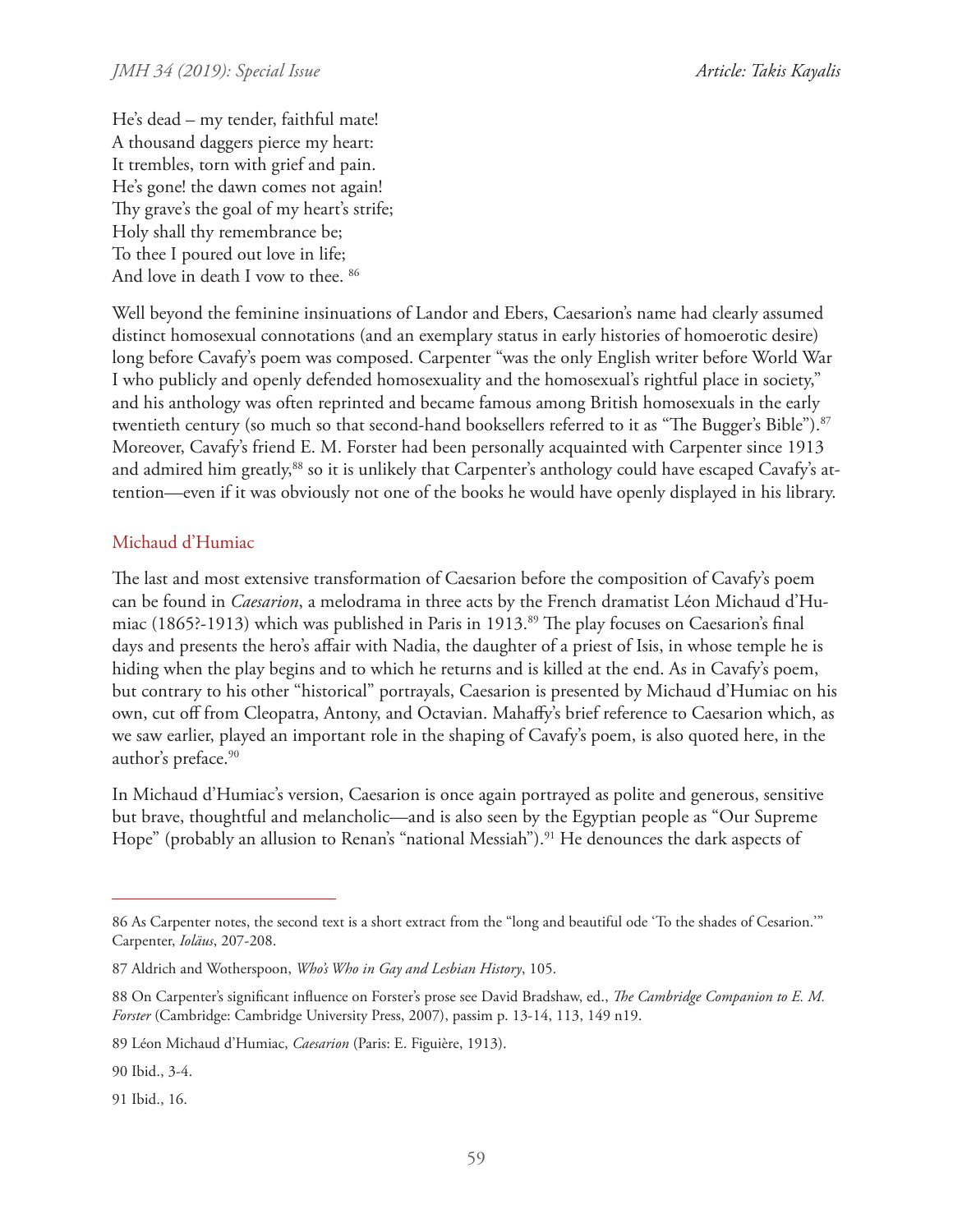the Ptolemaic dynasty, specifically emphasizing Cleopatra and Antony's moral degradation.<sup>92</sup> According to Michaud d'Humiac, the fifteen-year old Caesarion "observed, with shame and fear, the unbridled lechery of the Roman Emperor and his mother."<sup>93</sup> Sad and pale throughout the play, this Caesarion repeatedly defines himself as a *victim* and a *phantom* ("Caesarion! hélas! c'est le nom d'un fantôme..."), which strongly recalls his portrayal in Cavafy's final text.<sup>94</sup>

The author's portrayal of Caesarion as a hybrid in which Caesar's and Cleopatra's qualities are merged leads, once again, to intimations of effeminacy. In the author's preface Caesarion is declared to represent "the exciting contrast of a great and strong soul in a body full of attractive grace, feminine."95 This hint is highlighted in the play's final scene, in which the hero takes the stage disguised as a girl in order to hide from the soldiers who have invaded the temple. When Caesarion is forced to reveal his identity (and while still dressed as a woman), the Roman officer Lucius kills him with his sword, shouting: "He dies in a woman's clothes, the effeminate youngster!"96 Caesarion's double portrayal, first as a man in a feminine body and then as a female impersonator, is quite obviously a codified reference to homosexuality. Furthermore, in this case effeminacy is connected to public humiliation and victimization, which seems to relate Caesarion's story to the highly topical issue of the persecution of homosexual men in the early twentieth century.<sup>97</sup>

One might think that a play on Caesarion by a minor writer of Parisian melodramas, about whom very little information is available today, would have had few chances to be known to Cavafy, but this is clearly not so. Michaud d'Humiac published in France but lived in Egypt, at least from 1904 onwards: in that year the French journal *Nouvelle Revue d'Égypte*, which was published in Alexandria, included him in the list of its main local contributors.<sup>98</sup> In ensuing years he also contributed to other French-Egyptian journals,<sup>99</sup> and in 1911 he published in Paris a play in four acts, set in ancient Egypt.<sup>100</sup> Additionally, an obituary in a French newspaper announced Michaud d'Humiac's death, which occurred in April 1913 in Ismailia, about 100 kilometers from Cairo, where he had worked for the Suez company. As mentioned in the same note, the author had just completed a new drama,

94 Ibid., 24.

98 "Principaux Collaborateurs," *Nouvelle Revue d'Égypte*, no. 2, February, 1904.

99 For example, a short story by d'Humiac entitled "Connais-Toi Toi-Mệme!" was published in *La Revue Internationale d'Egypte* 1, no. 4 (Aug. 1905): 409-417.

100 Léon Michaud d'Humiac, *La coeur de Se-Hor* (Paris: E. Figuière, 1911).

<sup>92</sup> Ibid., 17.

<sup>93</sup> Ibid., 2.

<sup>95</sup> Ibid., 1.

<sup>96</sup> Ibid., 94.

<sup>97</sup> In 1885, the British Government passed a law, known as the Labouchère Amendment or the "Blackmailer's Charter," which broadened existing anti-sodomy legislation and made all forms of homosexual activity illegal as acts of 'gross indecency' and punishable by up to two years imprisonment, with or without hard labor. Oscar Wilde's prosecution in 1885 was based on this law, which was not repealed until 1967. A new law passed in 1898, the Vagrancy Law Amendment Act, penalized men who "in any public space persistently solicit or importune for immoral purposes". See Matt Cook, *London and the Culture of Homosexuality, 1885-1914* (Cambridge and New York: Cambridge University Press, 2003), esp. 42-55.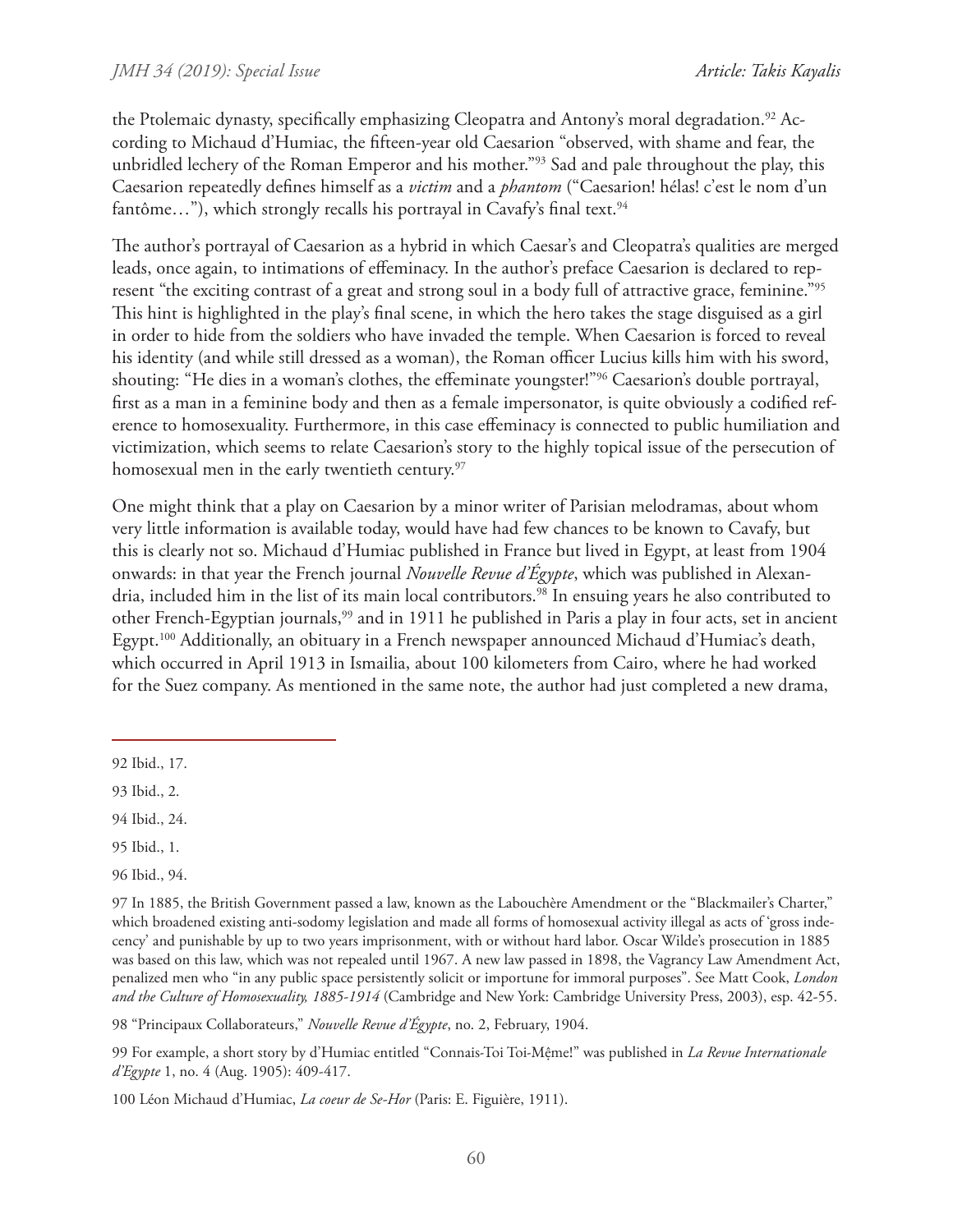*Caesarion*. 101 Although we may never find out whether Cavafy had met the French writer personally, the latter's book on Caesarion is certainly likely to have attracted his attention.

Summing up this presentation of Caesarion's literary palimpsest, we may conclude that Cavafy's version, the "beautiful and sentimental" youth with the "indefinable allure" and the "dreamlike, genial grace," "pale and weary" and "ideally beautiful in [his] sorrow," who has been critically recognized as a "beautiful but passive victim"102 and as imbued "with a decadent melancholia and almost metaphysical sadness"103 is a composite portrait whose main elements were in circulation long before the poem's composition. As we saw earlier, in most of his previous renderings Caesarion tends to be portrayed as politically uninvolved and naive, an innocent victim of circumstance, sentimental, pale and melancholic; in one instance he is even identified as a phantom. His personality is always defined in retrospect, via his tragic death, and he is never linked to conventional masculine stereotypes. On the contrary, a significant, consistent feature of the various portrayals of Caesarion was the insinuation or direct attribution of effeminacy, which may reflect Caesarion's enfoldment in the legend of Cleopatra (which was manifest, among other ways, in his frequent portrayal as a winged Cupid in the lap of, or hovering over, Cleopatra, depicted as Venus).<sup>104</sup>

Caesarion, then, seems to have been traditionally perceived, in some respects, as Cleopatra's male equivalent, and thus to have absorbed a measure of the quintessential feminine qualities that his mother embodied in the Western public imagination. But at the same time, the young man's supreme dignity and purity contrasts sharply with his mother's common depiction "as a seducer and manipulator, first by Graeco-Roman historians and later by literary writers,"105 thus making him a perfect candidate for idealized homoerotic contemplation. This powerful and complex mirroring may explain why Caesarion is the only historical figure from antiquity in Cavafy's poetry to be explicitly treated as an object of homoerotic desire (and personally acknowledged as such by the poem's narrator). Caesarion's privileged treatment as an ancient lover is boldly manifest in the poem's first version, with its lines: "you who every so often fascinate me"; "I love you"; and the perhaps suggestive phrasing in the verse, "My poetry you have already entered twice."106

### Cavafy Goes to the Movies

As we have previously discussed, in Cavafy's time Caesarion was frequently portrayed by academic historians, popular scribblers, and literary authors alike; his name was distinctly familiar and intimately connected to one of the most famous love affairs in history. But if this is so, we may wonder: How was Cavafy's urge to save him from "historical amnesia" justified? Where did the very idea of

<sup>101</sup> Les Treize [pseud.], "Silhouettes," La Bolte aux Lettres, *L'Intransigeant*, April 24, 1913, 2.

<sup>102</sup> Alexiou, "Cavafy's 'Dangerous' Drugs," 184.

<sup>103</sup> Jeffreys, *Reframing Decadence*, 17.

<sup>104</sup> See Roller, *Cleopatra*, 107, 116, 216n17.

<sup>105</sup> Molly Youngkin, *British Women Writers and the Reception of Ancient Egypt, 1840-1910. Imperialist Representations of Egyptian Women* (New York: Palgrave Macmillan, 2016), 19-20.

<sup>106</sup> Lavagnini, "Από το «Πτολεμαίου Καίσαρος» στο «Καισαρίων»," 131-132.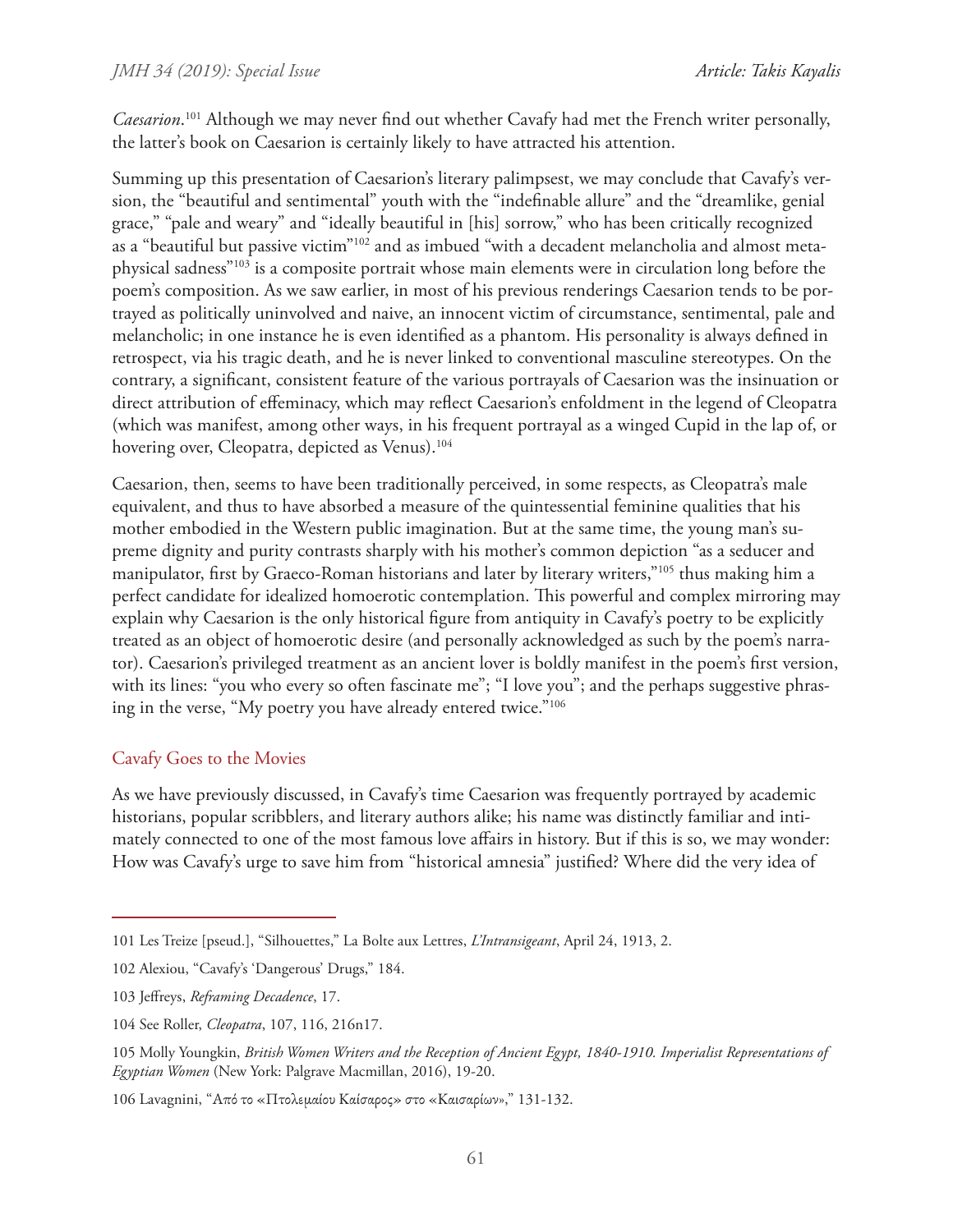Caesarion's erasure from the historical register come from, since the boy was in such wide circulation at the time Cavafy wrote his poem? A possible answer to these questions may follow from the recognition that "Caesarion" was composed just at the time when public history began to assume new force and social impact as a result of its association with new media. Cavafy's poem appeared at the moment when the broader public's historical consciousness was being massively reshaped through motion pictures. In this process, the much-discussed and familiar figure of Caesarion, as crafted in the book culture, began to fall into oblivion, and so Cavafy's poem may be read as an attempt to re-instate both the figure and the culture's fading allure.

The fascinating vanishing of Caesarion from history was enacted by cinematic renderings of the story of Antony and Cleopatra and was due to a double pressure. On the one hand, Cleopatra's powerful screen image as a symbol of demonic sexuality and manipulative craftiness could not be easily reconciled with the role of a mother, which led to the gradual shrinking of that aspect in her presentations on film. On the other hand, it was impossible for cinematic accounts of Cleopatra's fall which strongly reflect the viewpoint of Imperial Rome to show the young and innocent son of Julius Caesar being "butchered without compunction" on Octavian's order.<sup>107</sup>

In 1913, the Roman production house Cines, "the most prestigious film company of the time in Italy,"108 distributed a particularly successful silent film, called "Marcantonio e Cleopatra," which starred the diva Gianna Terribili-Gonzales and was directed by Enrico Guazzoni (who had recently completed his influential blockbuster "Quo Vadis?"). This film has often been studied in recent years because of the two-fold colonial perspective it embraces. On the one hand Cleopatra, through her demonic schemes (and also through the eroticism emanating from the cinematic exposure of her body) is refigured "within a nineteenth-century 'colonialist imaginary'… as an Orient inviting penetration":109

> Appropriated for orientalism, Cleopatra authorizes the articulation of the Orient as Woman, as separate from and subservient to the Occident. Feminized, the Orient can take on, under a gendered western gaze, a feminine allure and penetrability. The colonialist project is provided with an ancient and successful precedent, and geographical conquest of a land is naturalized as sexual possession of a woman's body.110

On the other hand, the film presents "a pro-Roman reading of the classical story" and ultimately celebrates the conquering of Egypt as "a triumph of civilization"; that is, in the terms routinely used by modern imperialist propaganda. These choices betray the workings of a powerful subtext, which is the rise of Italian nationalism, with its claims to the inheritance of the Roman Empire and its dreams for new conquests, on the eve of the Great War.<sup>111</sup> Released shortly after the Italian annexation of

<sup>107</sup> Peter Green, "The Last of the Ptolemies," *Grand Street* 4, no. 3 (1985): 167.

<sup>108</sup> M. Wyke, *Projecting the Past. Ancient Rome, Cinema, and History* (New York and London: Routledge, 1997), 142. For more on Cines, see also, M. Wyke, *The Roman Mistress: Ancient and Modern Representations* (Oxford: Oxford University Press, 2002), 244-266.

<sup>109</sup> Wyke, *Projecting the Past*, 146-147.

<sup>110</sup> Ibid., 147.

<sup>111</sup> Marta García Morcillo, "Seduced, Defeated, and Forever Damned: Mark Antony in Post-Classical Imagination," in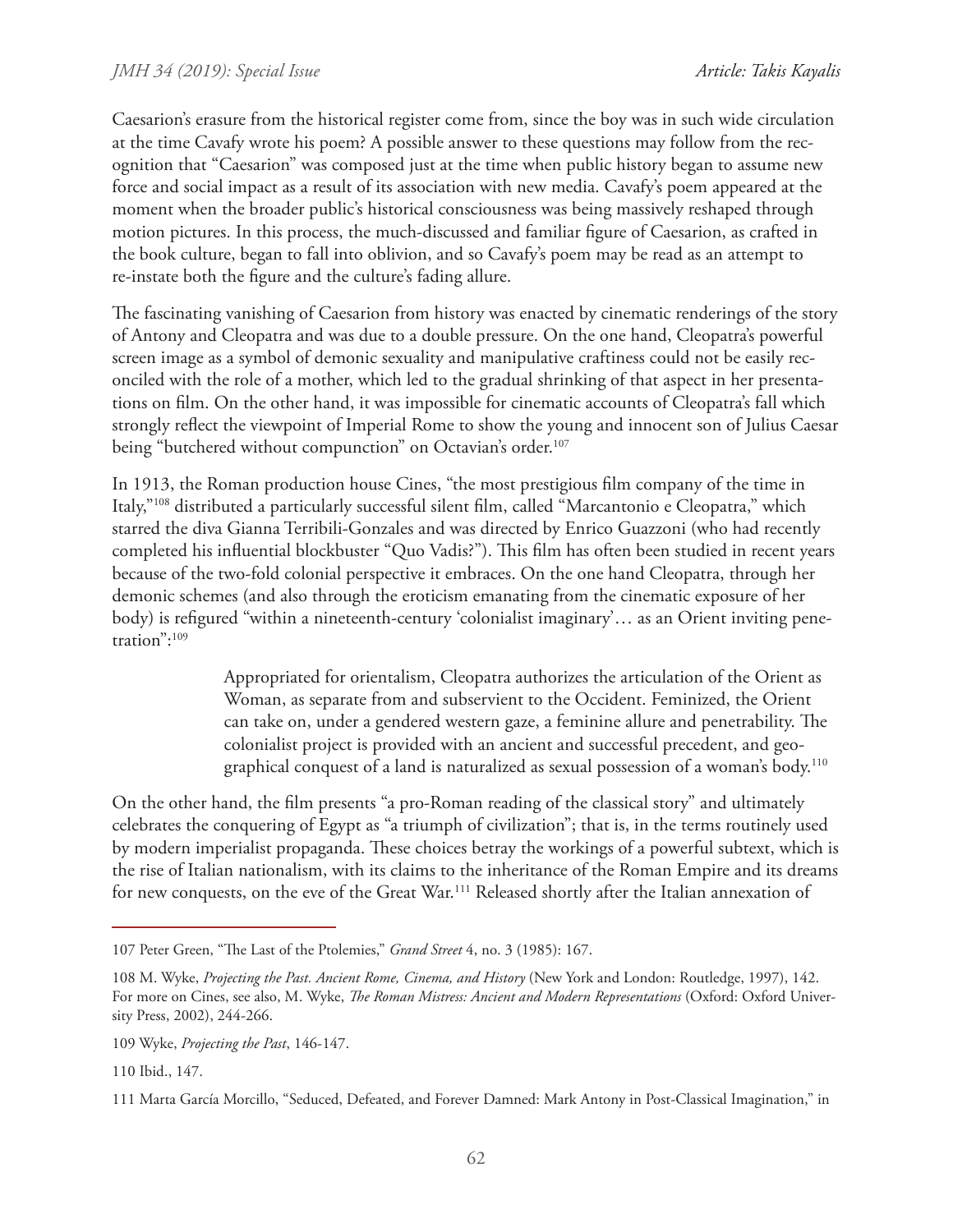Libya, Guazzoni's historical film was "a uniquely appropriate vehicle for both the legitimation and the celebration of Italy as once again mistress of the Mediterranean" and was described by a contemporary critic as "equivalent to waving the Italian above the Egyptian flag, quite slowly for two hours."112 In this context, and as a result of such pressures, Caesarion was excised from the story of Antony and Cleopatra and thus gradually erased from the imagination of a public whose historical repertoire was becoming heavily influenced by cinematic constructions.

Readers accustomed to the image of Cavafy as an old-school antiquarian, who hardly ever left his room and spent his nights leafing through arcane scholarship, will find it hard to believe that "Caesarion" may actually have been the poet's response to Italian historical revisionism as manifest in a silent film. But the poet's portrait as a hermit is blatantly inaccurate; Cavafy was probably interested in the cinema and is likely to have frequented movie houses in Alexandria.<sup>113</sup> Prominent among these was the Greek movie house *Iris*, which was established in Alexandria in October 1912 and lasted for fifteen years, mainly showing the films of the Cines company. It attracted aristocrats and socialites and was famous for its full orchestra and for the quality of its equipment, having introduced three-colored films to Egypt. *Iris* occupied number 13 on Rosette Street, just a few steps from number 17, where Cavafy and his brother Paul had lived a few years earlier. As the Egypt-based journalist Iraklis Lahanokardis testifies, the Italian film "*Mark Antonios kai Cleopatra*" had an extremely successful run at this cinema; it played for a consecutive ten weeks, which apparently was a record for the time.114 This was shortly before Cavafy wrote his first version of "Caesarion."

In this reading, "Caesarion" may be Cavafy's response to a disappearance which may not have been evident in book culture but was very conspicuously and tangibly enacted on the screen. If this is so, Cavafy's response to Caesarion's gradual fall into oblivion may be discerned on three levels. On the first level, his poem emphatically embraces and promotes traditional antiquarianism over contemporary mass culture as a means of coming into direct contact with the past (we may consider what the act of opening a "collection of Ptolemaic inscriptions" may have signified at a time when practically everyone was running to see a half-naked Cleopatra in the movies). On a second level, to the extent that "Caesarion" enacts the drama of an honest "child of an exhausted dynasty of the Greeks" persecuted by "vile" Roman conquerors, the poem seems to defy colonial historical revisionism, as expressed in recent filmic accounts, and to re-claim a Hellenic stake in Egypt. This plot thickens and becomes more topical once we consider that at the time of the poem's writing Italian imperialism had resulted in the occupation of not only parts of North Africa, but also the Dodecanese. This development could easily have been perceived as a new "Roman" conquest of a part of the Greek world, parallel to the one that brought about the end of the Ptolemaic dynasty in ancient Egypt and

*Seduction and Power: Antiquity in the Visual and Performing Arts*, ed. Silke Knippschild and Marta Garcia Morcillo (London: Bloomsbury Academic, 2013), 202.

<sup>112</sup> Wyke, *The Roman Mistress*, 254, 263.

<sup>113</sup> For evidence suggesting Cavafy's interest in cinema, see M. Karabini-Iatrou, "Πήγε ο Καβάφης σινεμά;" http://milanode.cloudmin.gr/%CE%AC%CF%81%CE%B8%CF%81%CE%B1/35/

<sup>114</sup> Iraklis Lahanokardis, *Παλαιά και Νέα Αλεξάνδρεια. Σύντομος ιστορική ανασκόπησις του Αλεξανδρινού ελληνισμού κατά τα τελευταία 50 έτη* (Alexandria: n.p., 1927), 155-157.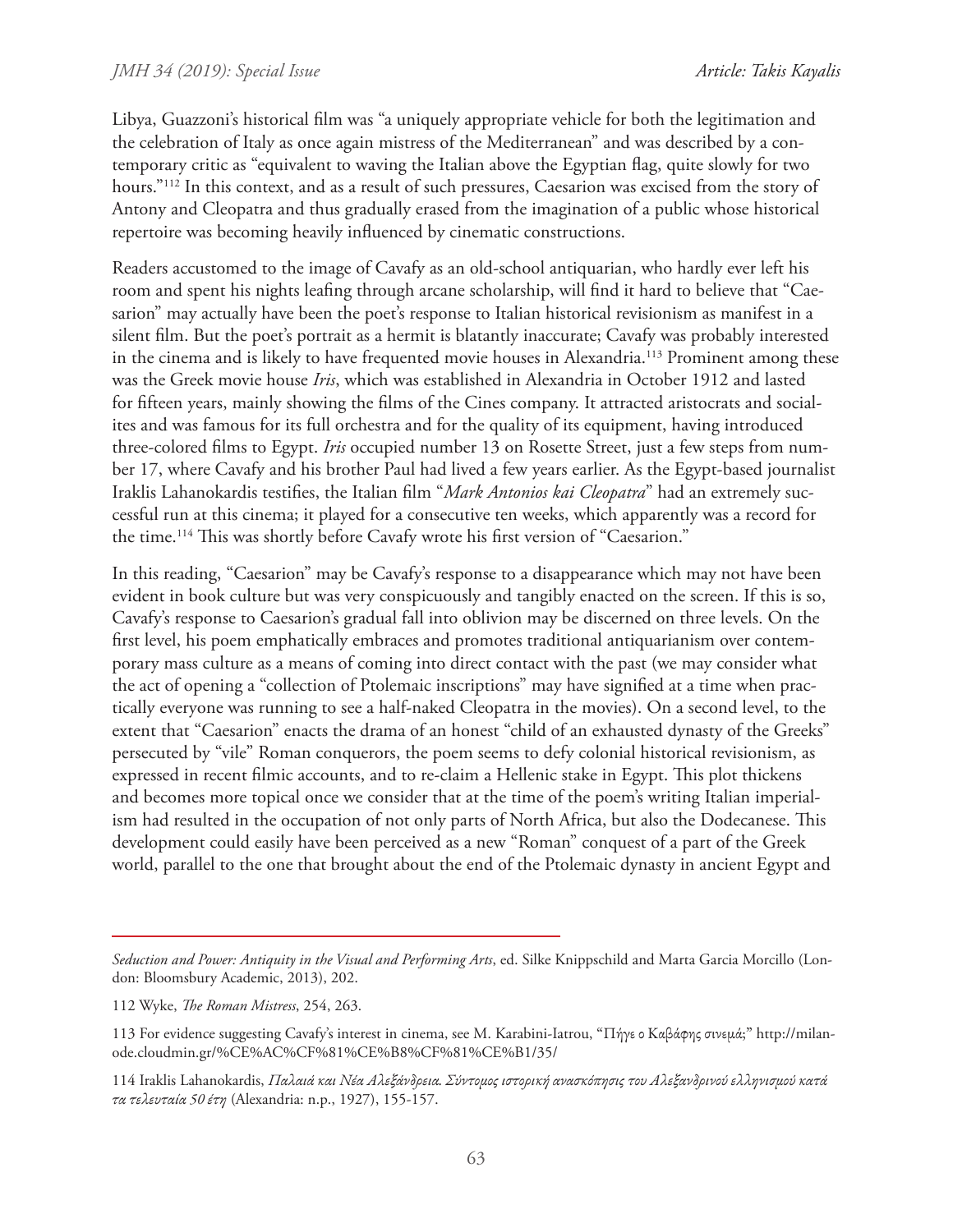the murder of its last king.<sup>115</sup> Lastly, on a third level, Cavafy's final version of the poem offers Caesarion's persecuted and melancholic figure as a powerful homoerotic symbol that conveys innocence, purity and a flair of aristocratic dignity—a symbol which certainly triggers an emotionally charged response, in full contrast to the vulgar sexuality and the conniving traits commonly attributed to the major heteronormative idol of the time: his mother.

<sup>115</sup> I wish to thank the anonymous reviewer of my paper for bringing this connection to my attention.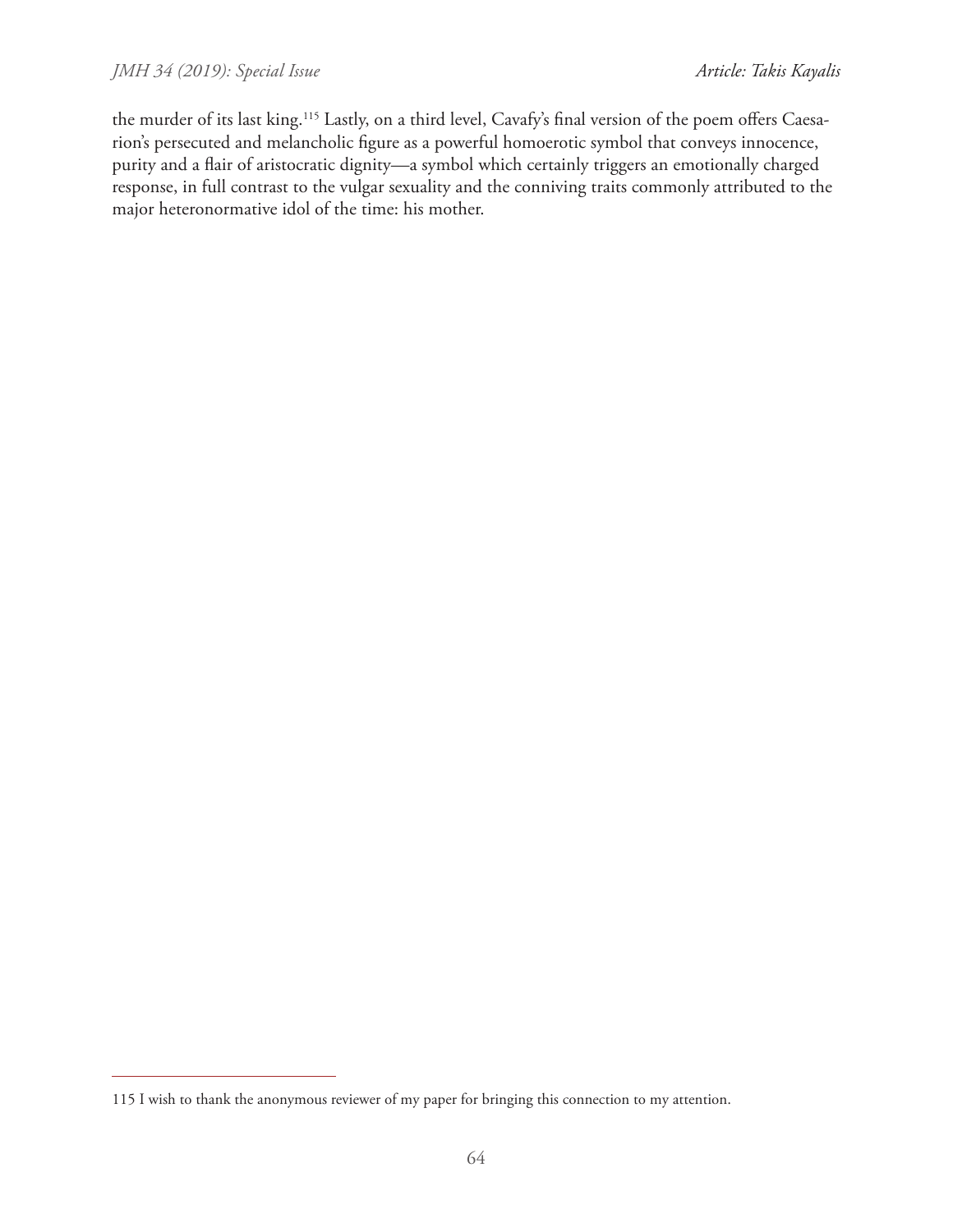#### *Bibliography*

- Aldrich, Robert. *The Seduction of the Mediterranean: Writing, Art and Homosexual Fantasy*. London: Routledge, 1993.
- Aldrich, Robert, and Garry Wotherspoon. *Who's Who in Gay and Lesbian History: From Antiquity to World War II*. London: Routledge, 2001.
- Alexiou, Margaret. "C. P. Cavafy's 'Dangerous' Drugs: Poetry, Eros and the Dissemination of Images." In *The Text and Its Margins. Post-structuralist Approaches to Twentieth-Century Literature*. Edited by M. Alexiou and Vassilis Lambropoulos, 157-196. New York: Pella, 1985.
- Beaton, Roderick. "The History Man." Special issue, *Journal of the Hellenic Diaspora* 10, no. 1–2 (1983): 23-44.
- Beutin, Wolfgang, Klaus Ehlert, Wolfgang Emmerich, Helmut Hoffacker, Bernd Lutz, Volker Meid, Ralf Schnell, Peter Stein, and Inge Stephan. *A History of German Literature: From the Beginnings to the Present Day*. New York: Routledge, 1994.
- Boeckh, *A. Corpus inscriptionum graecarum*. Berlin, 1853.
- Bouché-Leclercq, A. *Histoire des Lagides*. 2 vols. Paris: E. Leroux, 1904.
- Bradshaw, David, ed. *The Cambridge Companion to E. M. Forster*. Cambridge: Cambridge University Press, 2007.
- Breccia, E. *Iscrizioni greche e latine*. Cairo: Impr. de l'Institut Français d'archéologie Orientale, 1911.
- Brier, Bob. *Egyptomania: Our Three Thousand Year Obsession with the Land of the Pharaohs*. New York: Palgrave Macmillan, 2013.
- Burnand, F. C. *A Grand New and Original Burlesque Entitled Antony and Cleopatra; or, His-tory and Her-story in a Modern Nilo-metre*. London: Strand, 1866.
- Carpenter, Edward, ed. *Ioläus: An Anthology of Friendship*. 2nd ed. London: Swan Sonnenschein, 1906.
- Cavafy, C. P. *Άπαντα τα δημοσιευμένα ποιήματα*. Edited by R., H., and S. Apostolidis. Athens: Ta Nea Ellinika, 2006.
	- -. *The Collected Poems*. Edited by Anthony Hirst and P. Mackridge. Translated by E. Sachperoglou. Oxford: Oxford University Press, 2007.
- ———. *Complete Poems*. Translated by Daniel Mendelsohn. New York: Alfred A. Knopf, 2012.
- Colla, Elliott. *Conflicted Antiquities: Egyptology, Egyptomania, Egyptian Modernity*. Durham: Duke University Press, 2007.
- Cook, Matt. *London and the Culture of Homosexuality, 1885-1914*. Cambridge and New York: Cambridge University Press, 2003.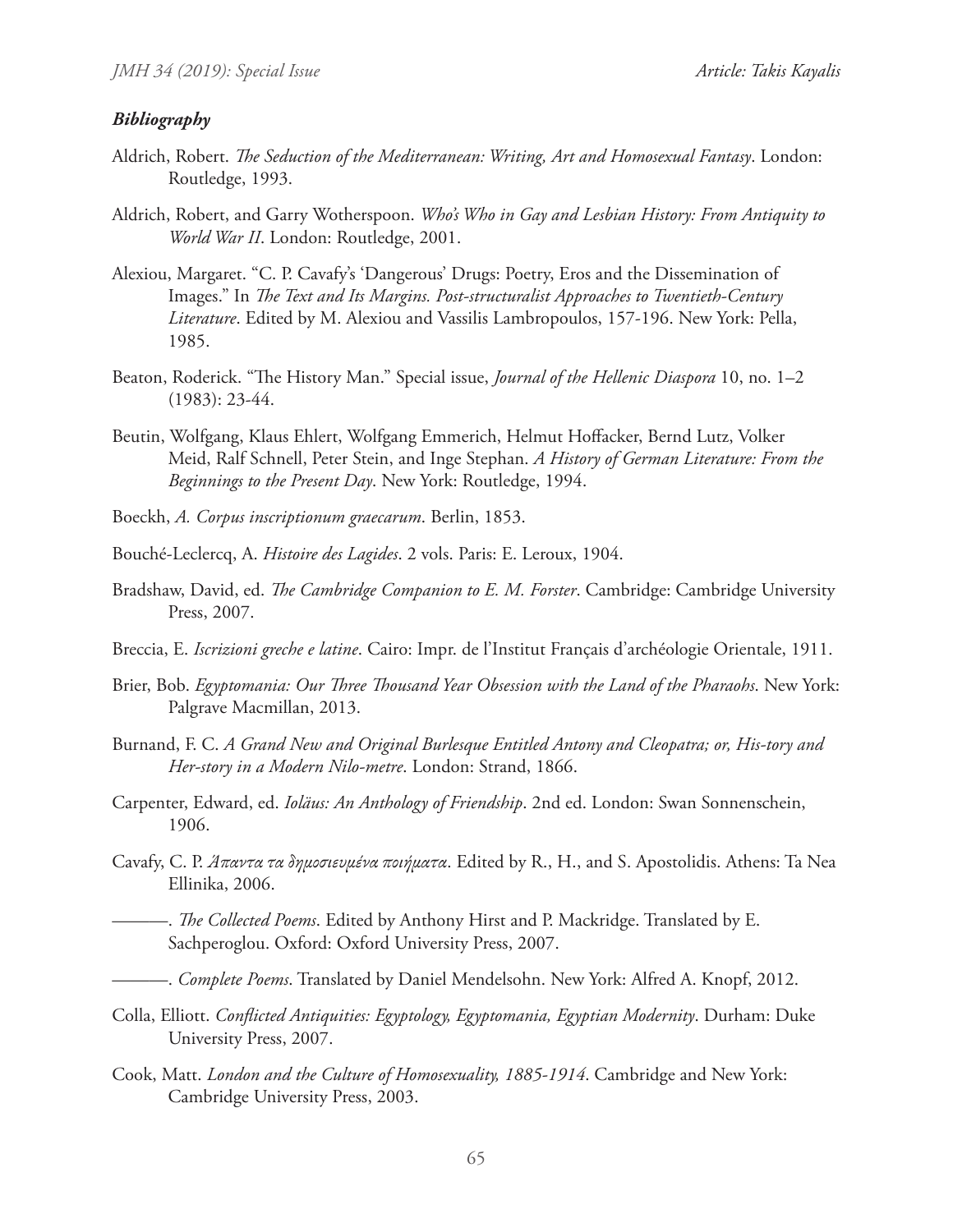- Dallas, Yiannis. *Σπουδές στον Καβάφη*. Athens: Ermis, 1987.
- Daniel, Samuel. *The Tragedy of Cleopatra*. Edited by Lucy Knight. South Yorkshire: Sheffield Hallam University, 2011. http://extra.shu.ac.uk/emls/iemls/renplays/cleopatra.html.
- Dimaras, C. Th. "Cavafy's Technique of Inspiration." Translated by Diana Haas. *Grand Street* 2, no. 3 (1983): 143-156
- Dittenberger, W. *Orientis graeci inscriptiones selectae: supplementum sylloges inscriptionum graecarum*. Leipzig: S. Hirzel, 1903.
- Ebers, Georg. *Cleopatra*. Translated by Mary J. Safford. 2 vols. London: Sampson, Low, Marston and Co., 1894.
- Forster, E. M. *Howards End*. New York: Alfred A. Knopf, 1921.

———. *Pharos and Pharillon*. Richmond, Surrey: Hogarth Press, 1923.

Forster, John. *Walter Savage Landor: A Biography*. London: Chapman and Hall, 1869.

Fraser, David. *Frederick the Great: King of Prussia*. New York: Fromm, 2001.

- Frier, Bruce W. "Making History Personal: Constantine Cavafy and the Rise of Rome." Paper presented at the Cavafy Forum, University of Michigan Department of Modern Greek, 2010. https://lsa.umich.edu/content/dam/modgreek-assets/modgreek-docs/CPC\_Frier\_ Makinghistorypersonal.pdf.
- García Morcillo, Marta. "Seduced, Defeated and Forever Damned: Mark Antony in Post-Classical Imagination." In *Seduction and Power: Antiquity in the Visual and Performing Arts*, edited by Silke Knippschild and Marta Garcia Morcillo, 197-210. London: Bloomsbury Academic, 2013.
- Goldhill, Simon. *Victorian Culture and Classical Antiquity: Art, Opera, Fiction, and the Proclamation of Modernity*. Princeton, NJ: Princeton University Press, 2011.
- Goodspeed, George S. Review of *The Empire of the Ptolemies*, by J.P. Mahaffy. *The Biblical World* 8, no. 6 (1896): 519-520.
- Gray-Fow, Michael. "What to Do with Caesarion." *Greece & Rome* 61 (2014): 38-67.
- Green, Peter. "The Last of the Ptolemies." *Grand Street* 4, no. 3 (1985): 133-168.
- Haas, Diana. "Cavafy's Reading Notes on Gibbon's *Decline and Fall*." *Folia Neohellenica* 4 (1982): 25-96.
	- ———. *Le problème religieux dans l'oeuvre de Cavafy. Les Années de formation (1882-1905)*. Paris: Presses de l'Université de Paris-Sorbonne, 1996.
- Hatchuel, Sarah. *Shakespeare and the Cleopatra/Caesar Intertext: Sequel, Conflation, Remake*. Lanham, MD: Fairleigh Dickinson University Press, 2011.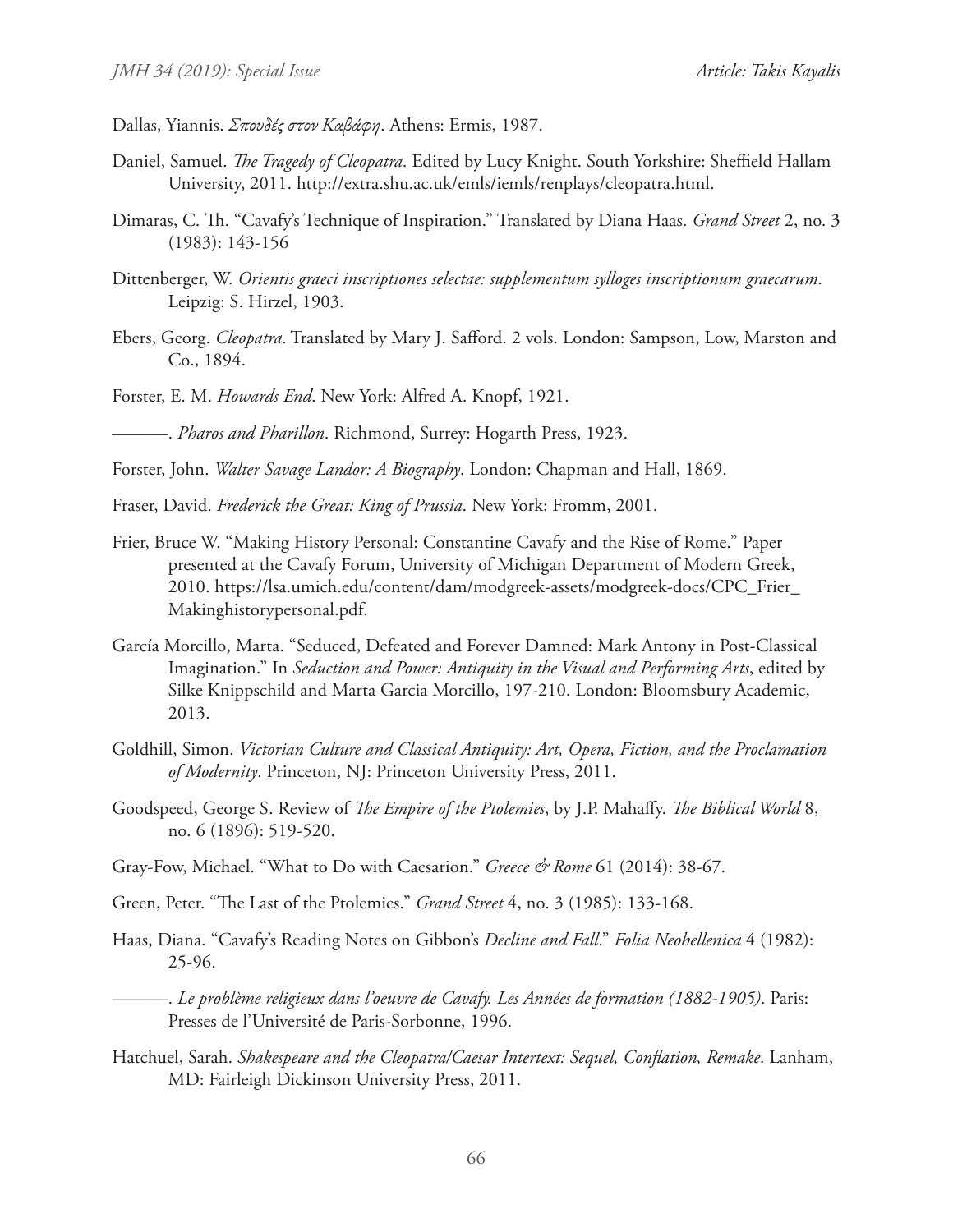Houssaye, Henry. *Cleopatra, a Study.* New York: Duprat & Co, 1890.

- Jeffreys, Peter. *Reframing Decadence: C. P. Cavafy's Imaginary Portraits*. Ithaca: Cornell University Press, 2015.
- Jusdanis, Gregory. *The Poetics of Cavafy: Textualism, Eroticism, History*. Princeton, NJ: Princeton University Press, 1987.

———. "Why Is Cavafy so Popular?" *Studies in the Literary Imagination* 48, no. 2 (2015): 111-121.

Karabini-Iatrou, M., ed. *H Bιβλιοθήκη Κ.Π. Καβάφη*. Athens: Hermis, 2003.

———. "Πήγε ο Καβάφης σινεμά." http://milanode.cloudmin.gr/%CE%AC%CF%81%CE%B8% CF%81%CE%B1/35/

Kayalis, Takis. "Εγώ είμαι ποιητής ιστορικός: Ο Καβάφης και ο μοντερνισμός," *Poiisi* 12 (1998), 77-119.

- Kupffer, Elisar von. *Lieblingminne und Freundesliebe in der Weltliteratur*. Berlin-Neurahnsdorf: Adolf Brand's Verlag, 1900.
- Kupffer, Elisarion von. "The Ethical-Political Significance of Lieblingminne." *Journal of Homosexuality* 22, no. 1-2 (1991): 35-47.
- Lahanokardis, Iraklis. *Παλαιά και Νέα Αλεξάνδρεια. Σύντομος ιστορική ανασκόπησις του Αλεξανδρινού ελληνισμού κατά τα τελευταία 50 έτη*. Alexandria: n.p., 1927.
- Landor, Walter Savage. *Antony and Octavius: Scenes for the Study*. London: Bradbury and Evans, 1856.
	- ———. *Imaginary Conversations*. London: Walter Scott, 1886.
- Lauster, Martina. "The Critic's Critic: Rudolf Borchardt's Centenary Essay 'Walter Pater' (1939)." In *The Reception of Walter Pater in Europe*, edited by Stephen Bann, 169-186. London: Thoemmes Continuum, 2005.
- Lavagnini, Renata. "Από το «Πτολεμαίου Καίσαρος» στο «Καισαρίων». Στάδια δημιουργίας ενός ποιήματος." *Kondyloforos* 15 (2017): 123-148.
- Letronne, M. *Recueil des inscriptions grecques et latines de l'Égypte: étudiées dans leur rapport avec l'histoire politique, l'administration intérieure, les institutions civiles et religieuses de ce pays depuis la conquête d'Alexandre jusqu'à celle des Arabes*. Paris: L'Imprimerie royal, 1842-1848.
- Lucyl [Vincent P. Sullivan]. *The Siren and the Roman (Cleopatra and Anthonius) or Luxury, Love and The Lost. A New Tragedy in Five Acts*. Brooklyn: n.p., 1911.
- Mahaffy, J. P. *The Empire of the Ptolemies*. London: Macmillan, 1895.
- Malanos, Timos. *Ο ποιητής Κ. Π. Καβάφης. Ο άνθρωπος και το έργο του*. Athens: Difros, 1957.
- Marchand, Suzanne. "Popularizing the Orient in Fin De Siècle Germany." *Intellectual History Review* 17, no. 2 (2007): 175-202.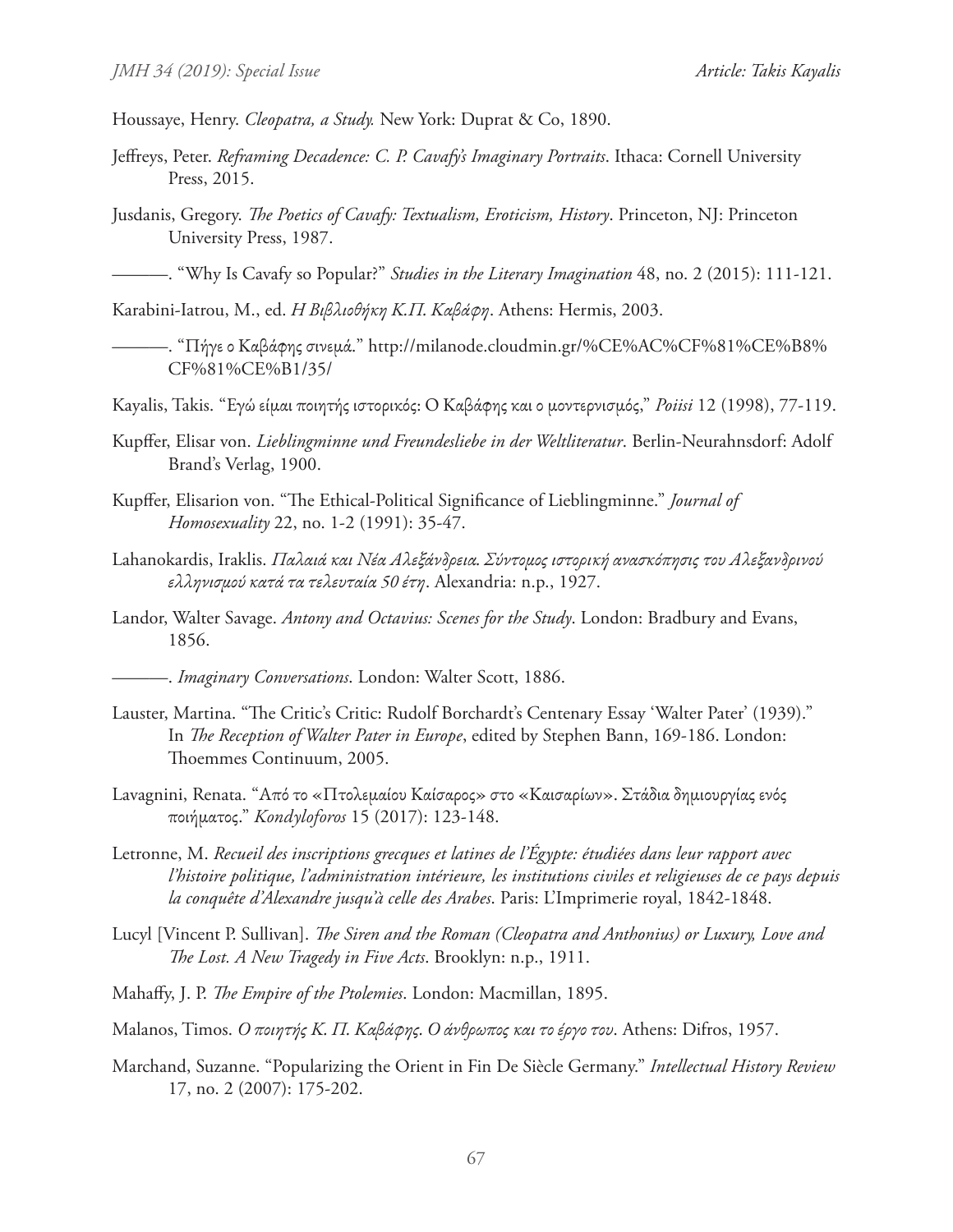- Marchand, Suzanne. *German Orientalism in the Age of Empire. Religion, Race, and Scholarship*. Cambridge: Cambridge University Press, 2009.
- Meerheimb, Richard von. "Keyserling, Dietrich." In *Allgemeine Deutsche Biographie* 15, (1882): 701- 702.
- Michaud d'Humiac, Léon. "Connais-Toi Toi-Mệme!" *La Revue Internationale d'Egypte* 1, no. 4 (August 1905): 409-417.

———. *La coeur de Se-Hor*. Paris: E. Figuière, 1911.

———. *Caesarion*. Paris: E. Figuière, 1913.

- Monsman, Gerald. *Pater's Portraits; Mythic Pattern in the Fiction of Walter Pater*. Baltimore, MD: Johns Hopkins University Press, 1967.
- Ntelopoulos, Kyriakos. *Καβάφη ιστορικά και άλλα πρόσωπα*. 2nd ed. Athens: E.L.I.A., 1978.
- Oikonomopoulos, Dionysios I. *Αλεξανδρινός διάκοσμος: ήτοι πίνακες των εν Αλεξανδρεία ακμασάντων Ελλήνων και Ελληνιστών από της κτίσεως (331 π.Χ.) μέχρι της αλώσεως αυτής (645 μ.Χ.) υπό των Αράβων*. Εν Αλεξανδρεία: Τύποις της ελληνικής εφημερίδος Τηλεγράφου, 1889.
- Parramore, Lynn. *Reading the Sphinx: Ancient Egypt in Nineteenth-Century Literary Culture*. New York: Palgrave Macmillan, 2008.
- Phillipson, J. C.P. *Cavafy Historical Poems: A Verse Translation with Commentaries*. Bloomington, IN: AuthorHouse, 2013.
- Pontani, Filippo Maria. *Επτά δοκίμια και μελετήματα για τον Καβάφη 1936-1974*. Athens: MIET, 1991.
- Reid, Donald M. *Whose Pharaohs?: Archaeology, Museums, and Egyptian National Identity from Napoleon to World War I*. Berkeley and Los Angeles: University of California Press, 2002.

Renan, Ernest. *Les Apôtres*. Paris: Michel Lévy, 1866.

- Roberts, Neil, ed. *A Companion to Twentieth-Century Poetry*. Oxford: Blackwell, 2003.
- Robinson, Christopher. *C.P. Cavafy*. Bristol: Bristol Classical Press, 1988.
- Roller, Duane W. *Cleopatra: A Biography*. Oxford: Oxford University Press, 2010.
- Sareyannis, J. A. "What Was Most Precious His Form." Translated by Diana Haas. *Grand Street* 2, no. 3 (1983): 108-126.
- Sergeant, Philip W. *Cleopatra of Egypt: Antiquity's Queen of Romance*. London: Hutchinson, 1909.
- Sladen, Douglas. *Queer Things About Egypt*. London: Hurst and Blackett, 1910.
- Smalls, James. *Homosexuality in Art*. New York: Parkstone Press, 2003.
- Smith, William. *A Dictionary of Greek and Roman Biography and Mythology*. 3 vols. London: J.